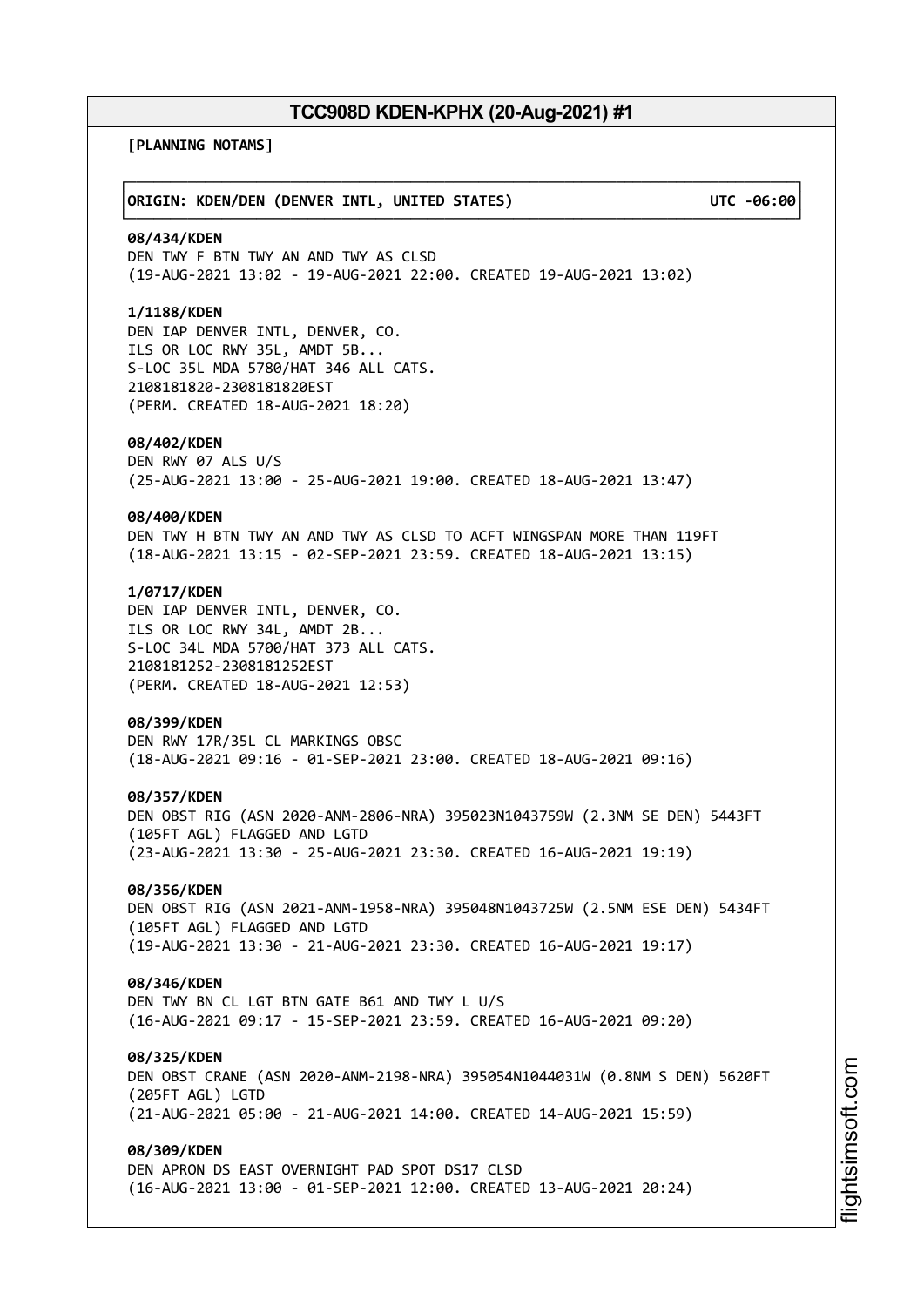#### **08/207/KDEN**

DEN OBST RIG (ASN 2015-ANM-1508-NRA) 395141N1043759W (1.8NM E DEN) 5407FT (105FT AGL) FLAGGED AND LGTD (17-AUG-2021 13:30 - 19-AUG-2021 23:30. CREATED 10-AUG-2021 13:35) **08/164/KDEN** DEN OBST TOWER LGT (ASR 1281035) 394924.00N1044725.00W (5.9NM WSW DEN) 5380.9FT (68.9FT AGL) U/S (08-AUG-2021 14:02 - 08-SEP-2021 12:00. CREATED 08-AUG-2021 14:02) **08/044/KDEN** DEN TWY F7 CL LGT U/S (03-AUG-2021 09:52 - 18-SEP-2021 23:59. CREATED 03-AUG-2021 09:52) **08/030/KDEN** DEN TWY F BTN TWY CN AND TWY ZN CLSD (02-AUG-2021 15:33 - 17-SEP-2021 23:59. CREATED 02-AUG-2021 15:33) **1/9368/KDEN** DEN IAP DENVER INTL, DENVER, CO.

RNAV (RNP) Z RWY 17R, ORIG-C... RNP 0.10 DA 5876/HAT 484 ALL CATS. VISIBILITY ALL CATS RVR 5000. FOR INOPERATIVE MALSR, INCREASE RNP 0.10 ALL CATS VISIBILITY TO 1 3/8 MILE AND RNP 0.30 ALL CATS VISIBILITY TO 1 5/8 MILE. TEMPORARY CRANES 5665 MSL BEGINNING 1768FT W OF RWY 17R (2019-ANM-2257 THRU 2260-NRA),, TEMPORARY CRANES, UP TO 5605 MSL BEGINNING 1501FT SW OF RWY 17R (2017-ANM-1601/1602/1603/1604/1698/1699/1700/1701-NRA). 2108021137-2109151137EST (PERM. CREATED 02-AUG-2021 11:37)

#### **1/9336/KDEN**

DEN IAP DENVER INTL, DENVER, CO. RNAV (GPS) Y RWY 25, AMDT 1B... LPV DA 5896/HAT 491 ALL CATS, VISIBILITY RVR 5000 ALL CATS. LNAV/VNAV DA 5837/ HAT 482 ALL CATS, VISIBILITY ALL CATS RVR 4000. LNAV MDA 5940/ HAT 585 ALL CATS, VISIBILITY CATS C/D 1 1/4 SM. CHANGE INOP NOTE TO READ: FOR INOPERATIVE MALSR, INCREASE LPV VISIBILITY ALL CATS TO 1 3/8 SM, INCREASE LNAV/VNAV ALL CATS VISIBILITY TO 1 3/8 SM, LNAV CATS A/B VISIBILITY TO 1 SM, CATS C/D TO 1 5/8 SM. DISREGARD NOTE: # RVR 1800 AUTHORIZED WITH USE OF FD OR AP OR HUD TO DA. ADD NOTE: PROCEDURE NA AT NIGHT. TEMPORARY CRANES BEGINNING UP TO 5544 MSL BEGINNING 3005FT E OF RWY 25 (2020-ANM-1853 THRU 1871-NRA), TEMPORARY CRANES 5620 MSL 3688FT NE OF RWY 25 (2018-ANM-307/309/310-NRA). TEMPORARY CRANES 5538 MSL 2569FT S OF RWY 25 (2020-ANM-1853 THRU 1860-NRA), TEMPORARY CRANES 5625 MSL BEGINNING 4634FT N OF RWY25 (2020-ANM-1605/1606/1607/1608-NRA), TEMPORARY CRANES UP TO 5620 MSL 4225FT NE OF RWY 25 (2020-ANM-2198/2199/2200/2201-NRA), TEMPORARY CRANE 5540 MSL 4912FT NE OF RWY 25 (2021-ANM-1989-NRA). 2108021102-2203141102EST (PERM. CREATED 02-AUG-2021 11:02)

**07/478/KDEN** DEN TWY Z4 CLSD (22-JUL-2021 14:15 - 19-AUG-2021 23:59. CREATED 22-JUL-2021 14:15)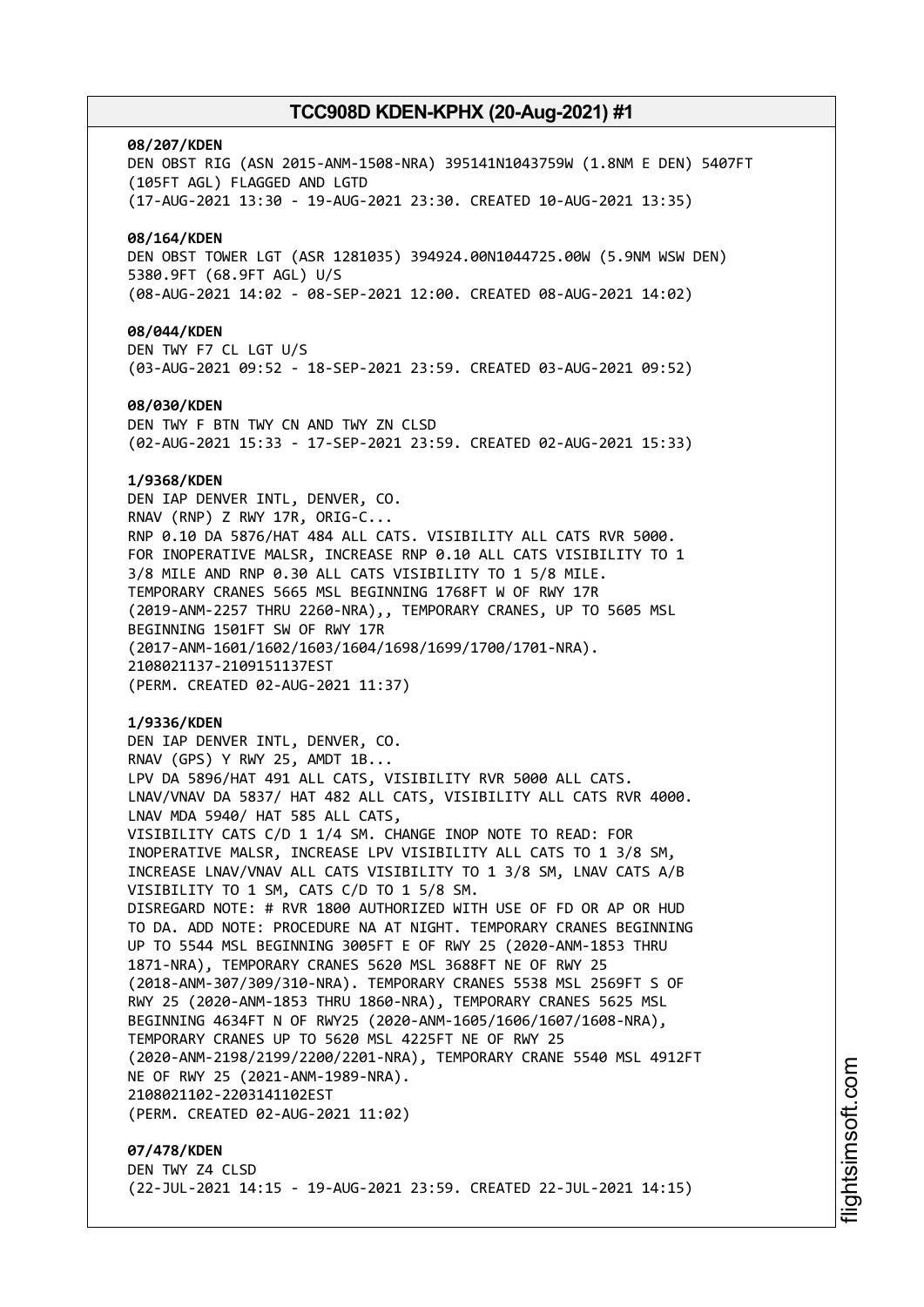**07/477/KDEN** DEN TWY Z BTN TWY G AND TWY Z3 CLSD (22-JUL-2021 14:14 - 19-AUG-2021 23:59. CREATED 22-JUL-2021 14:14)

### **1/1807/KDEN**

DEN IAP DENVER INTL, DENVER, CO. RNAV (RNP) Z RWY 34R, ORIG-C... RNP 0.10 DA 5906/ HAT 552 ALL CATS, VISIBILITY ALL CATS RVR 6000. RNP 0.20 DA 6037/ HAT 683 ALL CATS, VISIBILITY ALL CATS 1 1/2. RNP 0.30 DA 6074/ HAT 720 ALL CATS, VISIBILITY ALL CATS 1 5/8. CHANGE INOP NOTE TO READ: FOR INOPERATIVE ALSF, INCREASE RNP 0.10 ALL CATS VISIBILITY TO 1 5/8 MILE, RNP 0.20 AND RNP0.30 ALL CATS VISIBILITY TO 2 MILES. TEMPORARY CRANES 5695 MSL BEGINNING 3778FT SE OF RWY 34R (2019-ANM-1220/1221/1222/1223-NRA), TEMPORARY CRANE 5620 MSL 1.10NM SE OF RWY 34R (2018-ANM-307-NRA), TEMPORARY CRANES 5625 MSL BEGINNING 3778FT SE OF RWY 34R (2020-ANM-1605/1606/1607/1608-NRA), CRANES UP TO 5260 MSL 6685FT SE OF RWY 34R (2020-ANM-2198/2199/2200/2201-NRA). 2107191133-2112151133EST (PERM. CREATED 19-JUL-2021 11:33)

# **1/1799/KDEN**

DEN IAP DENVER INTL, DENVER, CO. ILS OR LOC RWY 34R, AMDT 3A... S-LOC 34R MDA 5860/HAT 586 ALL CATS, VISIBILITY CATS C/D 1 1/4 SM. VDP NA. CHANGE CHART NOTE TO READ: FOR INOPERATIVE ALSF, INCREASE S-LOC 34R CAT C/D VISIBILITY TO 1 3/4 SM. TEMPORARY CRANES UP TO 5549 MSL 1.86NM S OF RWY 34R (2020-ANM-1853 THRU 1871-NRA), TEMPORARY CRANES UP TO 5473 MSL BEGINNING 4453FT NE OF RWY 34R (2021-ANM-1980/1981/1982/1983-NRA). 2107191115-2112151115EST (PERM. CREATED 19-JUL-2021 11:16)

### **1/1796/KDEN**

DEN IAP DENVER INTL, DENVER, CO. ILS OR LOC RWY 8, AMDT 5A... S-ILS 8\*\* DA 5788/HAT 434 ALL CATS. VISIBILITY ALL CATS RVR 4000. S-LOC 8 MDA 5820/HAT 466 ALL CATS, VISIBILITY CATS A/B RVR 4000, CATS C/D RVR 5000. VDP AT I-FUI 1.07 DME; DISTANCE VDP TO THLD 1.25 MILES. DISREGARD NOTE: \*\* RVR 1800 AUTHORIZED WITH USE OF FD OR AP OR HUD TO DA. CHANGE INOP NOTE TO READ: FOR INOPERATIVE MALSR, INCREASE S-LOC 8 CAT A/B VISIBILITY TO RVR 5500 AND CAT C/D VISIBILITY TO 1 3/8. TEMPORARY CRANES UP TO 5503 MSL BEGINNING 4420FT W OF RWY 8 (2019-ANM-293 THRU 295-NRA), TEMPORARY CRANES UP TO 5503 MSL BEGINNING 4220FT W OF RWY 8 (2021-ANM-1339/1340/1341/1342-NRA), TEMPORARY CRANES UP TO 5473 MSL BEGINNING 3916FT W OF RWY 8 (2021-ANM-1980/1981/1982/1983-NRA). 2107191111-2112151111EST (PERM. CREATED 19-JUL-2021 11:13)

# **1/1797/KDEN** DEN IAP DENVER INTL, DENVER, CO. RNAV (GPS) Y RWY 8, AMDT 1C... LPV DA# NA ALL CATS. LNAV MDA 5820/ HAT 466 ALL CATS, VISIBILITY CATS A/B RVR 4000, CATS C/D RVR 5000. VDP 1.13 NM TO RW08. CHANGE INOP NOTE TO READ: FOR INOPERATIVE MALSR, INCREASE LNAV CAT C/D VISIBILITY TO 1 3/8 MILE. DISREGARD NOTE: #RVR 1800 AUTHORIZED WITH USE OF FD OR AP OR HUD TO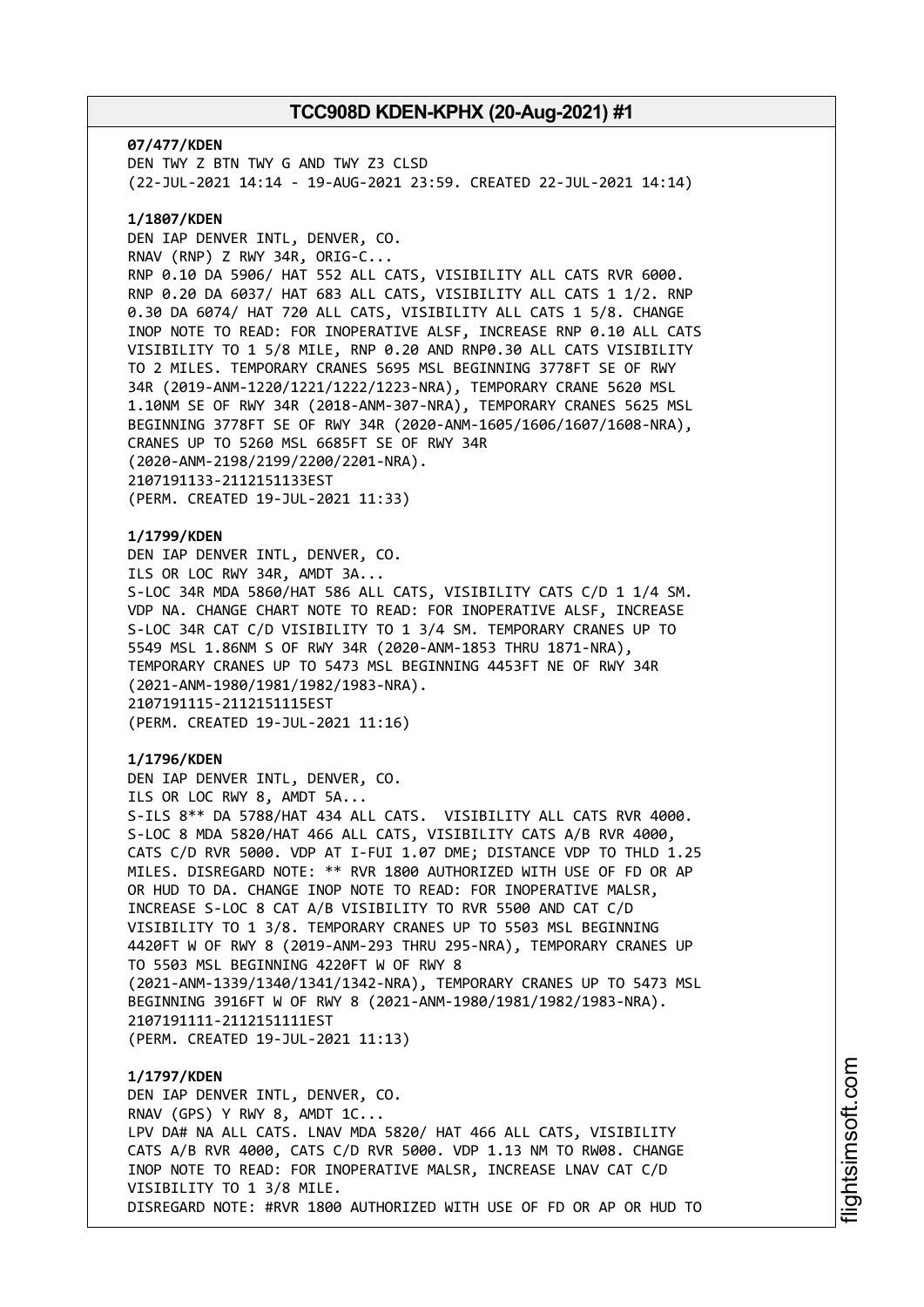DA. TEMPORARY CRANES UP TO 5503 MSL BEGINNING 4420FT W OF RWY 8 (2019-ANM-293 THRU 295-NRA), TEMPORARY CRANES UP TO 5503 MSL BEGINNING 4220FT W OF RWY 8 (2021-ANM-1339/1340/1341/1342-NRA), TEMPORARY CRANES UP TO 5473 MSL BEGINNING 3916FT W OF RWY 8 (2021-ANM-1980/1981/1982/1983-NRA). 2107191111-2112151111EST (PERM. CREATED 19-JUL-2021 11:13)

### **07/353/KDEN**

DEN TWY CS SPOT 6W CLR BAR LGT U/S (16-JUL-2021 05:36 - 15-SEP-2021 23:59. CREATED 16-JUL-2021 05:36)

### **07/263/KDEN**

DEN TWY J CL LGT U/S (13-JUL-2021 09:38 - 15-SEP-2021 23:59. CREATED 13-JUL-2021 09:38)

#### **07/192/KDEN**

DEN TWY CS CL LGT BTN TWY L AND TWY G U/S (09-JUL-2021 15:31 - 15-SEP-2021 23:59. CREATED 09-JUL-2021 15:31)

#### **07/191/KDEN**

DEN TWY K BTN TWY CN AND TWY BN CLSD (09-JUL-2021 15:30 - 15-SEP-2021 23:59. CREATED 09-JUL-2021 15:30)

### **07/190/KDEN**

DEN TWY CS BTN TWY L AND TWY K CLSD (09-JUL-2021 15:27 - 15-SEP-2021 23:59. CREATED 09-JUL-2021 15:28)

### **1/4828/KDEN**

DEN IAP DENVER INTL, DENVER, CO. ILS OR LOC RWY 17R, AMDT 3B... S-ILS 17R, DA 5719/HAT 327 ALL CATS, VISIBILITY ALL CATS RVR 2600. S-LOC 17R, MDA 5880/HAT 488 ALL CATS, VISIBILITY CATS C/D RVR 5000. VDP AT I-ACX 1.18 DME; DISTANCE TO THLD 1.35NM. CHANGE NOTE TO READ: FOR INOP ALS, INCREASE S-ILS 17R VISIBILITY ALL CATS TO RVR 5000 AND S-LOC 17R CATS C/D VISIBILITY TO 1 3/8 SM. TEMPORARY CRANES UP TO 5605 MSL BEGINNING 1501FT SW OF RWY 17R (2017-ANM-1601/1602/1603/1604/1698/1699/1700/1701-NRA). 2107061933-2108301933EST (PERM. CREATED 06-JUL-2021 19:34)

### **1/4829/KDEN**

DEN IAP DENVER INTL, DENVER, CO. RNAV (GPS) Y RWY 17R, AMDT 1C... LPV DA NA ALL CATS. CHANGE NOTE TO READ: FOR INOPERATIVE MALSR, INCREASE LNAV/VNAV ALL CATS VISIBILITY TO 1 1/2 MILE AND LNAV CAT C/D TO 1 1/2 MILE. TEMPORARY CRANES UP TO 5605 MSL BEGINNING 1501FT SW OF RWY 17R (2017-ANM-1601/1602/1603/1604/1698/1699/1700/1701-NRA). 2107061933-2108301933EST (PERM. CREATED 06-JUL-2021 19:34)

**1/4805/KDEN** DEN IAP DENVER INTL, DENVER, CO. ILS OR LOC RWY 34L, AMDT 2B... S-LOC 34L MDA 5700/HAT 373 ALL CATS. VISIBILITY CATS C/D RVR 3500. 2107061920-2307061920EST (PERM. CREATED 06-JUL-2021 19:22)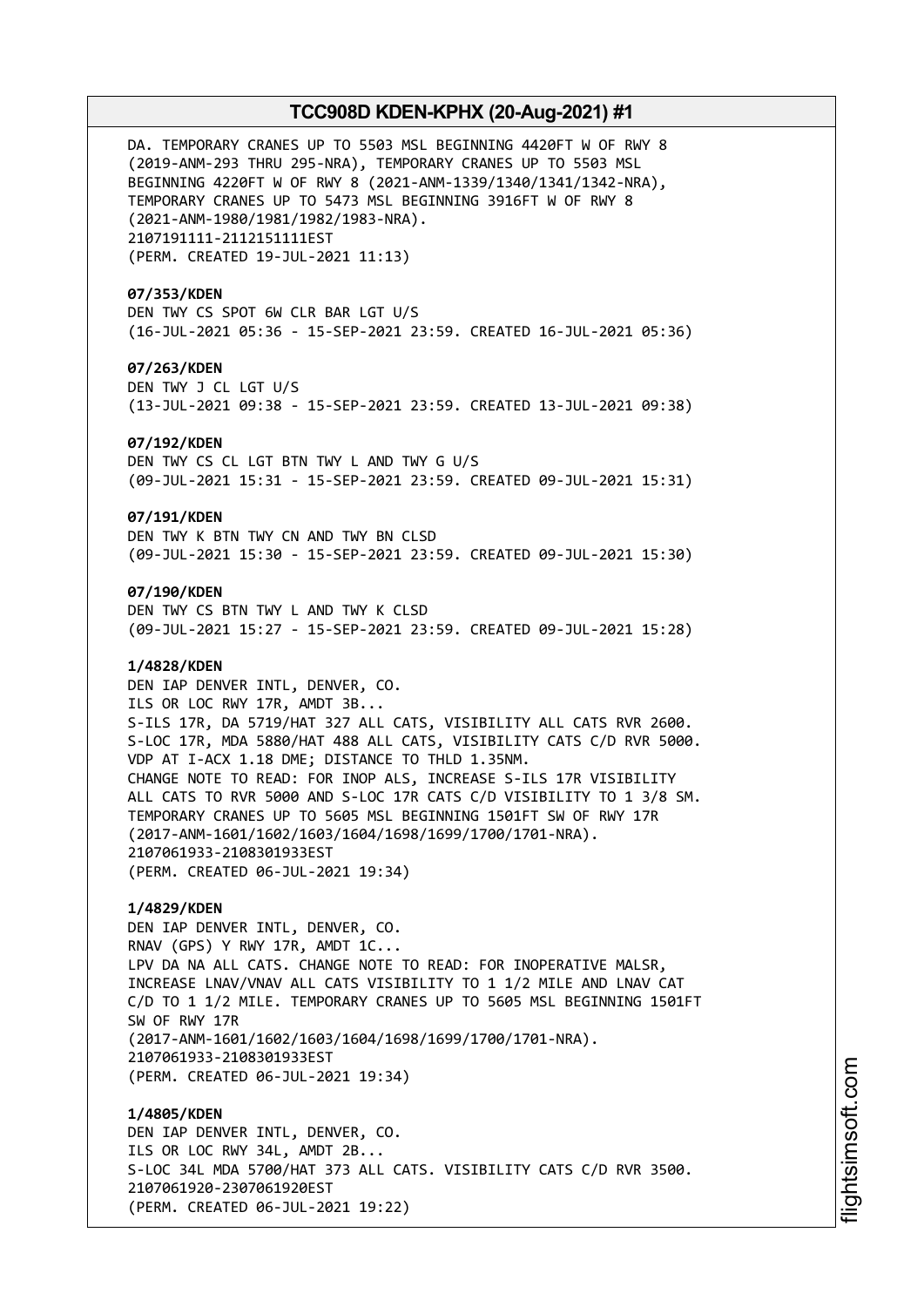**1/1288/KDEN** DEN IAP DENVER INTL, DENVER, CO. RNAV (RNP) Z RWY 34L, ORIG-C... RNP 0.10 DA 5837/ HAT 510 ALL CATS, VISIBILITY ALL CATS RVR 5500. RNP 0.20 DA 5956/ HAT 629 ALL CATS, VISIBILITY ALL CATS 1 3/8. RNP 0.30 DA 5994/ HAT 667 ALL CATS, VISIBILITY ALL CATS 1 1/2. CHANGE INOP NOTE TO READ: FOR INOPERATIVE ALSF, INCREASE RNP 0.10 ALL CATS VISIBILITY TO 1 3/8 SM, RNP 0.20 ALL CATS VISIBILITY TO 1 3/4 SM, AND RNP 0.30 ALL CATS VISIBILITY TO 1 7/8 SM. TEMPORARY CRANES 5625 MSL BEGINNING 4315FT E OF RWY 34L (2020-ANM-1605/1606/1607/1608-NRA). 2106111306-2201101306EST (PERM. CREATED 11-JUN-2021 13:07) **1/1289/KDEN** DEN IAP DENVER INTL, DENVER, CO. RNAV (GPS) Y RWY 34L, AMDT 2C... LNAV/VNAV DA 5895/ HAT 568 ALL CATS, VISIBILITY ALL CATS 1 1/4. LNAV MDA 5880/ HAT 553 ALL CATS, VISIBILITY CAT C/D RVR 5500. VDP 1.51NM TO RW 34L. TEMPORARY CRANES UP TO 5503 MSL BEGINNING 1.04NM SW OF RWY 34L (2020-ANM-555/556/557/558-NRA), TEMPORARY CRANES 5538 MSL 1.26NM SE OF RWY 34L (2020-ANM-1853 THRU 1860-NRA), TEMPORARY CRANES 5625 MSL BEGINNING 4315FT E OF RWY 34L (2020-ANM-1605/1606/1607/1608-NRA). 2106111306-2201101306EST (PERM. CREATED 11-JUN-2021 13:07) **1/1281/KDEN** DEN IAP DENVER INTL, DENVER, CO. ILS OR LOC RWY 17L, AMDT 4A... S-LOC 17L MDA 5640/HAT 301 ALL CATS. VDP NA. TEMPORARY RIG 5376 MSL 1.38NM N OF RWY 17L (2020-ANM-2772-NRA). 2106111209-2205011208EST (PERM. CREATED 11-JUN-2021 12:09) **1/1252/KDEN** DEN SID DENVER INTL, DENVER, CO. DENVER TWO DEPARTURE... PIKES TWO DEPARTURE... PLAINS ONE DEPARTURE... ROCKIES FIVE DEPARTURE... YELLOWSTONE FOUR DEPARTURE... NOTE: RWY 07, DEPARTURE NA. MULTIPLE TEMPORARY CRANES BEGINNING 2594FT FROM DER , 225 FT LEFT OF CENTERLINE, ON CENTERLINE AND 1116FT RIGHT OF CENTERLINE, UP TO 200FT AGL/5549FT MSL (2020-ANM-1871, 1870, 1869, 1868, 1867, 1866, 1865, 1864, 1863, 1862, 1861, 1860, 1859, 1856, 1857, 1856, 1855, 1854, 1853-NRA). TEMPORARY CRANES BEGINNING 2594FT FROM DER , 225 FT LEFT OF CENTERLINE, ON CENTERLINE AND 1116FT RIGHT OF CENTERLINE, UP TO 200FT AGL/5549FT MSL (2020-ANM-1853 THRU 1871-NRA). ALL OTHER DATA REMAINS AS PUBLISHED. (11-JUN-2021 12:03 - 15-DEC-2021 12:03 EST. CREATED 11-JUN-2021 12:03) **1/1254/KDEN** DEN IAP DENVER INTL, DENVER, CO.

ILS OR LOC RWY 25, AMDT 3A...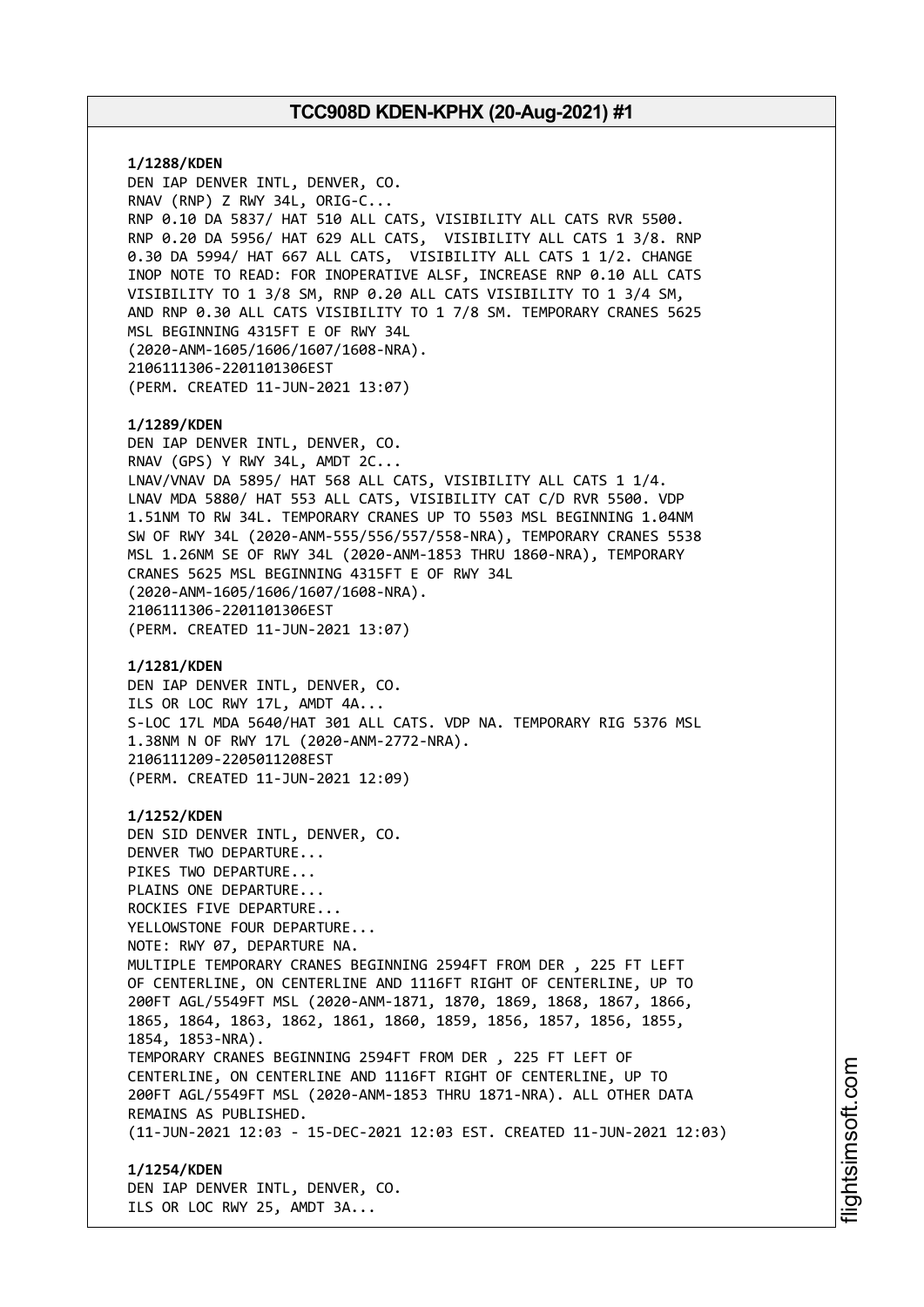S-ILS 25\*\* DA 5846/HAT 491 ALL CATS, VISIBILITY ALL CATS RVR 5000. S-LOC 25 MDA 5860/HAT 505 ALL CATS, VISIBILITY ALL CATS RVR 5000. CHANGE INOP NOTE TO READ: FOR INOPERATIVE MALSR, INCREASE S-ILS 25 VISIBILITY ALL CATS TO 1 3/8 SM, INCREASE S-LOC 25 CAT C AND D VISIBILITY TO 1 3/8 SM. DISREGARD NOTE: \*\*RVR 1800 AUTHORIZED WITH USE OF FD OR AP OR HUD TO DA. ADD NOTE: PROCEDURE NA AT NIGHT. TEMPRARY CRANES UP TO 5544FT MSL BEGINNING 3005FT E OF RWY 25 (2020-ANM-1853 THRU 1871-NRA), TEMPORARY CRANES 5620 MSL 3688FT NE OF RWY 25 (2018-ANM-307/309-NRA). TEMPORARY CRANE 5538 MSL 2569FT S OF RWY 25 (2020-ANM-1853 THRU 1860-NRA), TEMPORARY CRANES 5625 MSL BEGINNING 4634FT N OF RWY25 (2020-ANM-1605/1606/1607/1608-NRA), TEMPORARY CRANES UP TO 5620FT MSL BEGINNING 4225FT NE OF RWY 25 (2020-ANM-2198/2199/2200/2201-NRA). 2106111203-2112151203EST (PERM. CREATED 11-JUN-2021 12:03) **06/028/KDEN** DEN TWY Z CL LGT U/S (01-JUN-2021 17:25 - 08-SEP-2021 06:00. CREATED 01-JUN-2021 17:25) **05/711/KDEN** DEN TWY BN EDGE LGT BTN TWY K AND TWY L NOT STD (31-MAY-2021 03:47 - 31-AUG-2021 23:59. CREATED 31-MAY-2021 03:48) **05/651/KDEN** DEN TWY F CL LGT BTN TWY ZN AND TWY F7 NOT STD (27-MAY-2021 16:06 - 18-SEP-2021 23:59. CREATED 27-MAY-2021 16:06) **05/596/KDEN** DEN APRON DEICE PAD WA SPOT 6 CLSD (25-MAY-2021 14:07 - 31-AUG-2021 23:59. CREATED 25-MAY-2021 14:07) **1/6645/KDEN**

DEN IAP DENVER INTL, DENVER, CO. RNAV (RNP) Z RWY 16R, ORIG-C... RNP 0.30 DA 5695/ HAT 369 ALL CATS. TEMPORARY CRANE 5535 MSL 4903FT SE OF RWY 16R (2019-ANM-448/449/450/451-NRA). 2105171721-2110101721EST (PERM. CREATED 17-MAY-2021 17:21)

**05/425/KDEN** DEN TWY Z BTN TWY F AND TWY G CLSD (17-MAY-2021 13:00 - 18-SEP-2021 06:00. CREATED 17-MAY-2021 13:14)

### **05/424/KDEN**

DEN TWY DS BTN TWY F AND TWY G CLSD (17-MAY-2021 13:00 - 18-SEP-2021 06:00. CREATED 17-MAY-2021 13:14)

**05/423/KDEN** DEN TWY DN BTN TWY F AND TWY G CLSD (17-MAY-2021 13:00 - 18-SEP-2021 06:00. CREATED 17-MAY-2021 13:13)

**05/422/KDEN** DEN TWY ZS BTN TWY F AND TWY G CLSD (17-MAY-2021 13:00 - 18-SEP-2021 06:00. CREATED 17-MAY-2021 13:13)

**05/421/KDEN**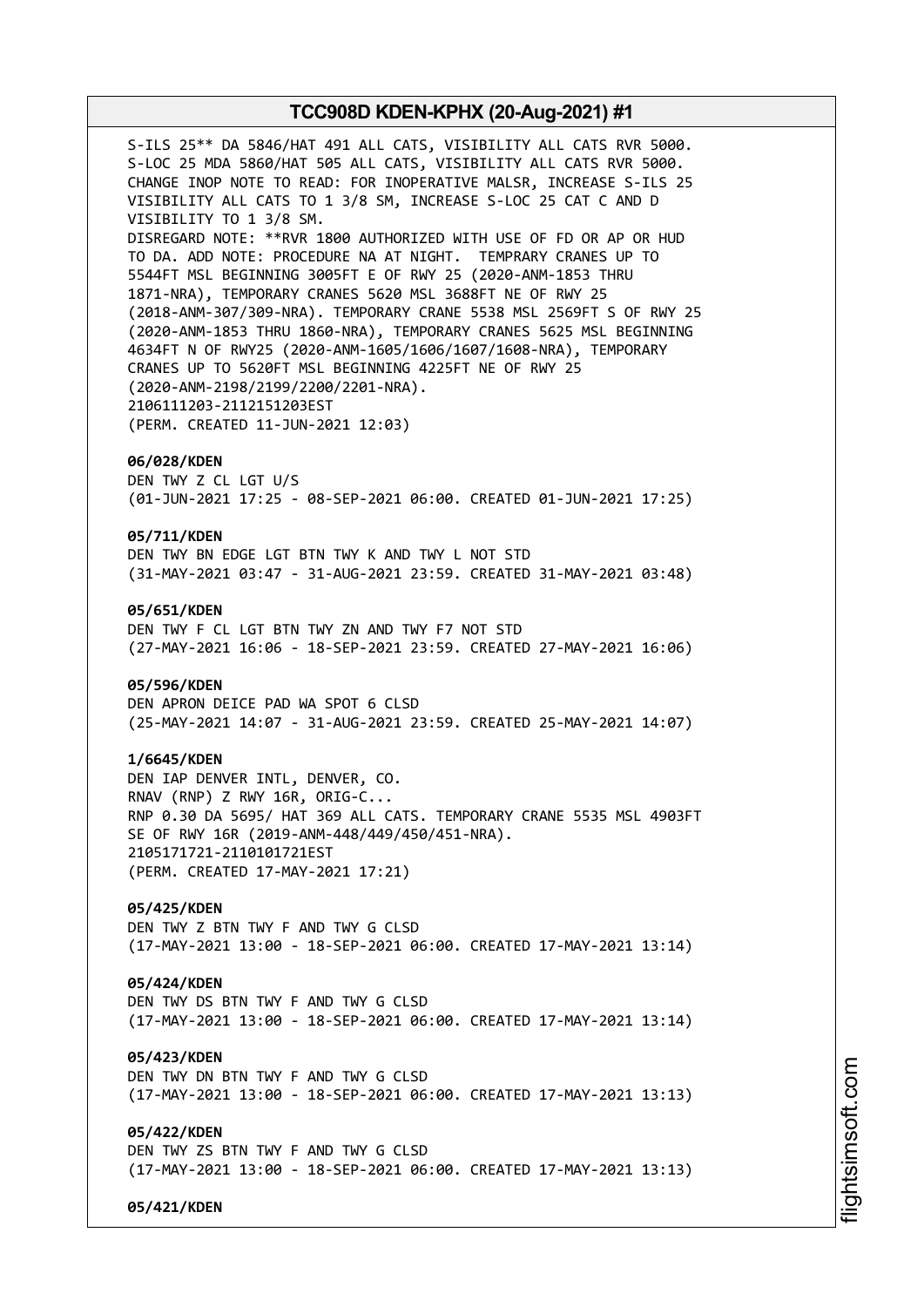DEN TWY F12, F10, F9, F8, F6, F4, F3, F2, F1, TWY WC BTN TWY D AND TWY F, TWY WE BTN TWY F AND TWY D, TWY WD BTN TWY D AND RWY 16L/34R, TWY F BTN TWY F7 AND TWY F12 CLSD (17-MAY-2021 13:00 - 18-SEP-2021 06:00. CREATED 17-MAY-2021 13:12) **05/418/KDEN** DEN RWY 16L/34R CLSD (17-MAY-2021 13:00 - 18-SEP-2021 06:00. CREATED 17-MAY-2021 12:16) **05/238/KDEN** DEN RWY 16L ALS U/S (17-MAY-2021 14:00 - 15-SEP-2021 23:00. CREATED 10-MAY-2021 14:42) **05/237/KDEN** DEN RWY 16L PAPI U/S (17-MAY-2021 14:00 - 15-SEP-2021 23:00. CREATED 10-MAY-2021 14:41) **05/235/KDEN** DEN RWY 34R PAPI U/S (17-MAY-2021 14:00 - 15-SEP-2021 23:00. CREATED 10-MAY-2021 14:00) **05/236/KDEN** DEN RWY 34R ALS U/S (17-MAY-2021 14:00 - 15-SEP-2021 23:00. CREATED 10-MAY-2021 14:00) **05/229/KDEN** DEN RWY 16L RVR U/S (17-MAY-2021 13:00 - 15-SEP-2021 23:00. CREATED 10-MAY-2021 13:01) **05/230/KDEN** DEN NAV ILS RWY 34R U/S (17-MAY-2021 13:00 - 15-SEP-2021 23:00. CREATED 10-MAY-2021 13:01) **05/228/KDEN** DEN RWY 34R RVR U/S (17-MAY-2021 13:00 - 15-SEP-2021 23:00. CREATED 10-MAY-2021 13:01) **05/231/KDEN** DEN NAV ILS RWY 16L U/S (17-MAY-2021 13:00 - 15-SEP-2021 23:00. CREATED 10-MAY-2021 13:01) **1/7432/KDEN** DEN IAP DENVER INTL, DENVER, CO. RNAV (GPS) Y RWY 34R, AMDT 2B... LNAV/VNAV DA 5993/HAT 639 ALL CATS, VISIBILITY ALL CATS 1 3/8 SM. LNAV MDA 6000/ HAT 646 ALL CATS, VISIBILITY CATS C/D 1 3/8 SM. VDP 1.82 NM TO RW34R. ADD NOTE: FOR ALS INOP INCREASE LNAV/VNAV VISIBILITY ALL CATS TO 1 3/4 SM, INCREASE LNAV VISIBILITY CATS C/D TO 1 7/8 SM. TEMPORARY CRANES 3778FT S OF RWY 34R, 320FT AGL/ 5695FT MSL (2019-ANM-1221-NRA), 1.10 NM SE OF RWY 34R, 205FT AGL/5620FT MSL (2018-ANM-307-NRA). 2104291212-2112091212EST (PERM. CREATED 29-APR-2021 12:13) **04/646/KDEN** DEN SVC CONCOURSE RAMP C S RAMP CTL 131.175 DECOMMISSIONED

(05-MAY-2021 08:00 - PERM. CREATED 28-APR-2021 21:41)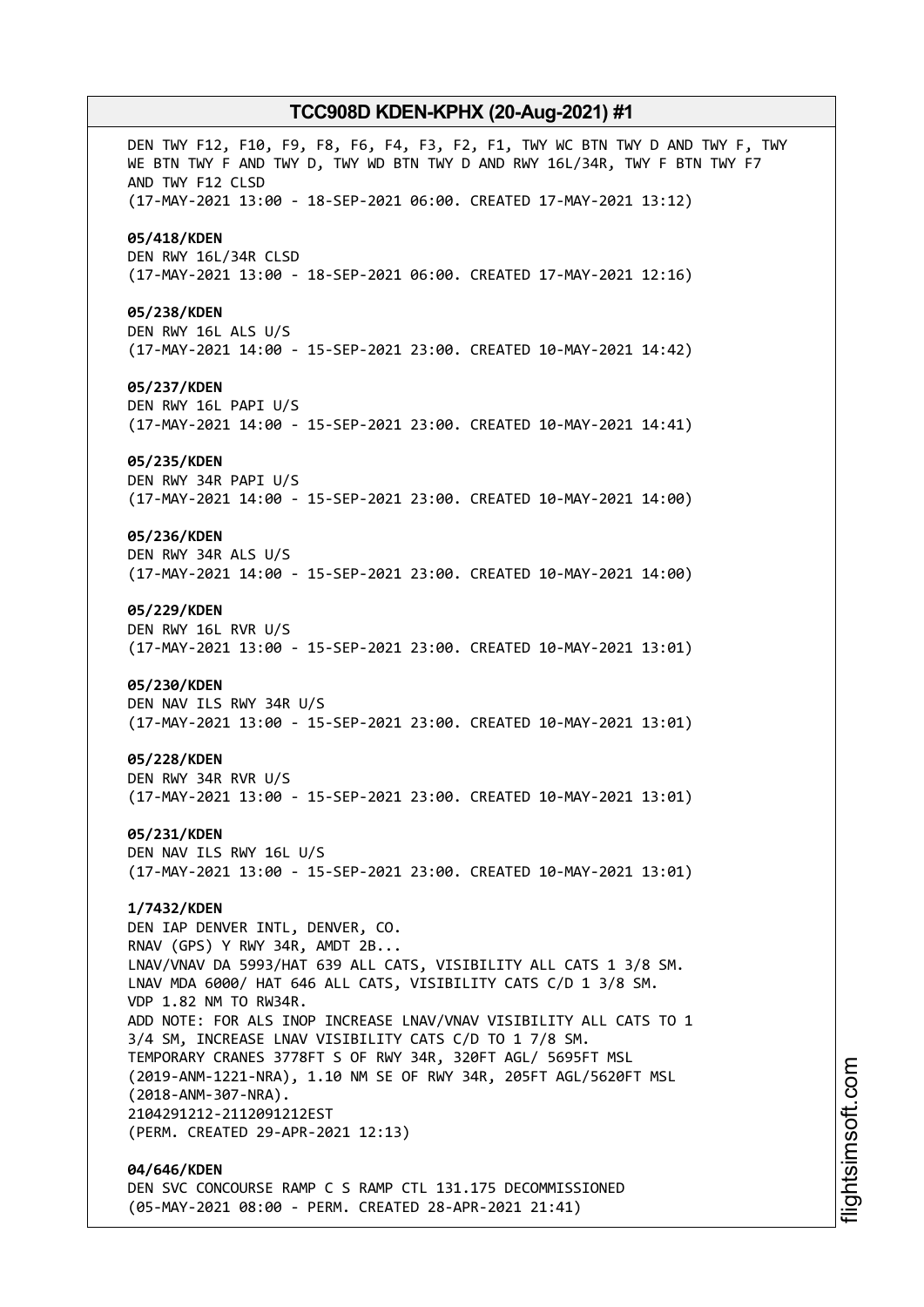**04/647/KDEN** DEN SVC CONCOURSE RAMP C S RAMP CTL 131.300 COMMISSIONED (05-MAY-2021 08:00 - PERM. CREATED 28-APR-2021 21:41) **04/020/KDEN** BJC OBST CRANE (ASN 2020-ANM-454-NRA) 395439N1050605W (0.7NM E BJC) 5774FT (200FT AGL) NOT LGTD (06-APR-2021 14:04 - 01-SEP-2021 23:59. CREATED 06-APR-2021 14:04) **02/015/KDEN** DEN TWY K BTN TWY BN AND CONCOURSE B COMMUTER HORSESHOE APN CLSD (02-FEB-2021 14:00 - 16-SEP-2021 05:59. CREATED 02-FEB-2021 13:06) **01/554/KDEN** DEN OBST CRANE (ASN 2020-ANM-1601-NRA) 395136N1043955W (0.4NM ESE DEN) 5602FT (235FT AGL) FLAGGED AND LGTD (28-JAN-2021 21:10 - 20-NOV-2021 23:59. CREATED 28-JAN-2021 21:10) **01/553/KDEN** DEN OBST CRANE (ASN 2020-ANM-1606-NRA) 395117N1044053W (0.6NM SW DEN) 5625FT (250FT AGL) FLAGGED AND LGTD (28-JAN-2021 21:05 - 21-NOV-2021 23:59. CREATED 28-JAN-2021 21:05) **01/552/KDEN** DEN OBST CRANE (ASN 2019-ANM-1220-NRA) 395112N1044053W (0.6NM SW DEN) 5695FT (320FT AGL) FLAGGED AND LGTD (28-JAN-2021 21:03 - 22-JAN-2022 23:59. CREATED 28-JAN-2021 21:03) **12/130/KDEN** DEN OBST CRANE (ASN 2019-ANM-2163-NRA) 395123N1044231W (1.7NM W DEN) 5428FT (115FT AGL) FLAGGED AND LGTD (08-DEC-2020 16:36 - 20-FEB-2022 06:59. CREATED 08-DEC-2020 16:39) **11/385/KDEN** DEN APRON CONCOURSE B SOUTH GREEN TXL CLSD TO ACFT WINGSPAN MORE THAN 135FT (20-NOV-2020 19:59 - PERM. CREATED 20-NOV-2020 19:59) **10/260/KDEN** DEN RWY 16L RTHL U/S (14-OCT-2020 12:39 - 07-JAN-2025 20:00 EST. CREATED 14-OCT-2020 12:39) **10/084/KDEN** DEN OBST RIG (ASN 2020-ANM-1784-NRA) 395332N1044057W (1.9NM NNW DEN) 5450FT (100FT AGL) FLAGGED AND LGTD (05-OCT-2020 12:00 - 20-JAN-2022 23:59. CREATED 03-OCT-2020 18:08) **09/644/KDEN** DEN OBST CRANE (ASN 2019-ANM-448-NRA) 395331N1044046W (1.8NM N DEN) 5535FT (185FT AGL) FLAGGED AND LGTD (25-SEP-2020 19:19 - 25-SEP-2021 23:00. CREATED 25-SEP-2020 19:19) ┌──────────────────────────────────────────────────────────────────────────────┐ │**DESTINATION: KPHX/PHX (PHOENIX SKY HARBOR INTL, UNITED STATES) UTC -07:00**│ └──────────────────────────────────────────────────────────────────────────────┘ **08/115/KPHX**

i⊒<br>⊫

htsim soft.c o

m

PHX OBST CRANE (ASN 2021-AWP-352-OE) 332715N1115922W (1.6NM NE PHX) 1339FT (180FT AGL) FLAGGED AND LGTD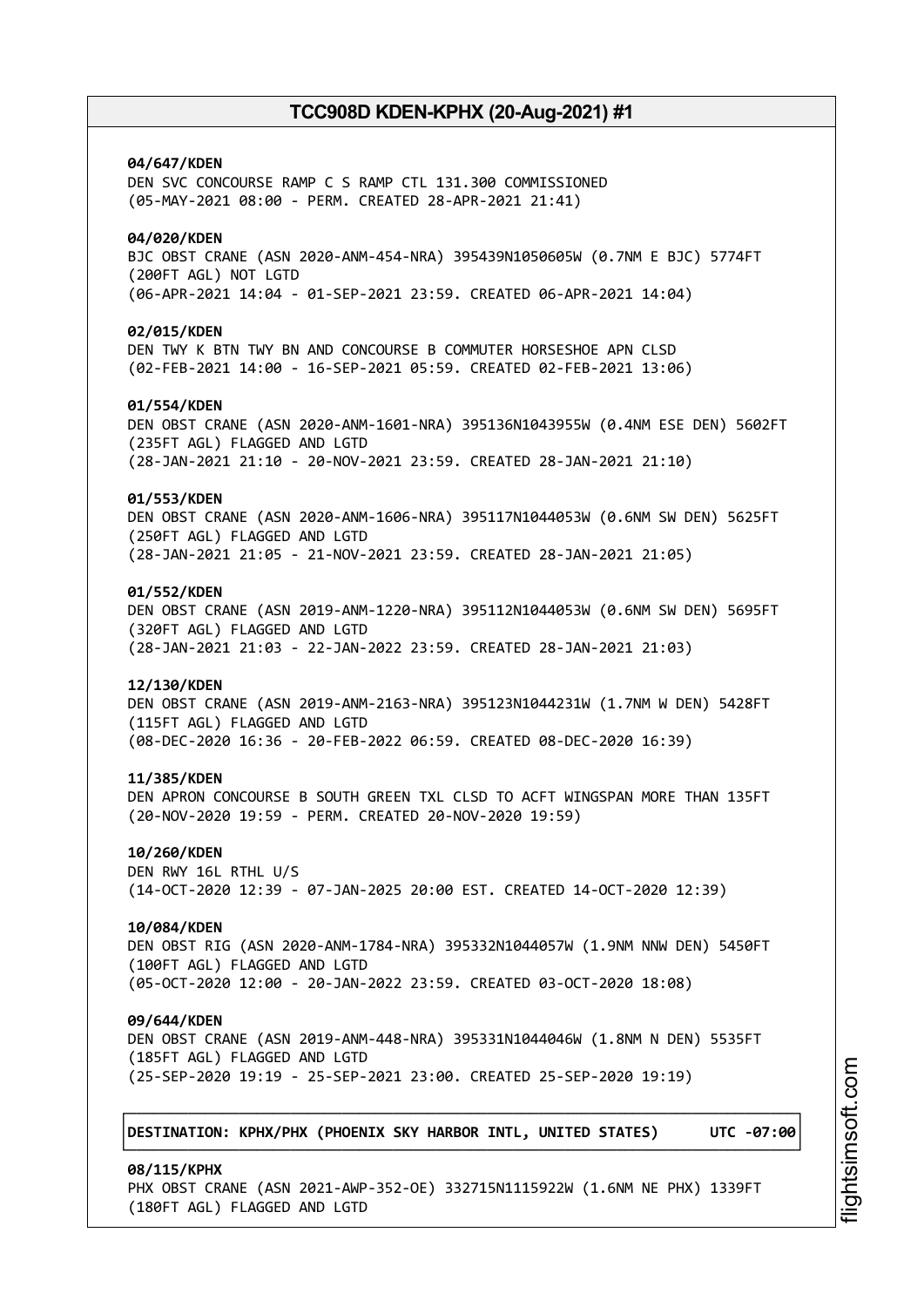(21-AUG-2021 13:00 - 21-AUG-2021 23:59. CREATED 19-AUG-2021 14:58) **08/114/KPHX** PHX RWY 07R ALS U/S (20-AUG-2021 06:00 - 20-AUG-2021 10:00. CREATED 19-AUG-2021 14:38) **08/109/KPHX** PHX RWY 25L PAPI U/S (20-AUG-2021 05:00 - 20-AUG-2021 08:00. CREATED 18-AUG-2021 23:03) **1/1294/KPHX** PHX SID PHOENIX SKY HARBOR INTL, PHOENIX, AZ. BUCKEYE FOUR DEPARTURE... PARKER TRANSITION NA EXCEPT FOR AIRCRAFT EQUIPPED WITH SUITABLE RNAV SYSTEM WITH GPS, PKE VOR OUT OF SERVICE. (19-AUG-2021 16:00 - 26-AUG-2021 21:00 EST. CREATED 18-AUG-2021 21:06) **08/101/KPHX** PHX NAV ILS RWY 25L U/S (20-AUG-2021 05:00 - 20-AUG-2021 13:00. CREATED 18-AUG-2021 17:08) **08/100/KPHX** PHX NAV ILS RWY 07R U/S (20-AUG-2021 05:00 - 20-AUG-2021 13:00. CREATED 18-AUG-2021 17:07) **08/099/KPHX** PHX RWY 07R/25L CLSD (20-AUG-2021 05:00 - 20-AUG-2021 13:00. CREATED 18-AUG-2021 14:58) **1/0602/KPHX** PHX SID PHOENIX SKY HARBOR INTL, PHOENIX, AZ. CHILY FOUR DEPARTURE... BEATTY TRANSITION, KINGMAN TRANSITION NA EXCEPT FOR ACFT EQUIPPED WITH SUITABLE RNAV SYSTEM WITH GPS, IGM VOR/DME OUT OF SERVICE. (19-AUG-2021 17:00 - 26-AUG-2021 17:00 EST. CREATED 18-AUG-2021 09:03) **1/9600/KPHX** PHX IAP PHOENIX SKY HARBOR INTL, PHOENIX, AZ. ILS OR LOC RWY 7R, AMDT 2C... S-LOC 7R MDA 1540/HAT 424 ALL CATS. CIRCLING CAT A/B MDA 1880/ HAA 745. VDP AT I-AHA 2.58 DME; DISTANCE VDP TO THLD 1.11NM. TEMPORARY CRANE 1517 MSL 1.59NM NW OF PHX AIRPORT (2020-AWP-6202-OE), TEMPORARY CRANE 1223 MSL 2.22NM W OF PHX AIRPORT (2021-AWP-7380-OE). 2108171055-2203291055EST (PERM. CREATED 17-AUG-2021 10:55) **1/9599/KPHX** PHX IAP PHOENIX SKY HARBOR INTL, PHOENIX, AZ. ILS OR LOC RWY 26, AMDT 1... ILS OR LOC RWY 8, ORIG-E... RNAV (GPS) Y RWY 25L, AMDT 1B...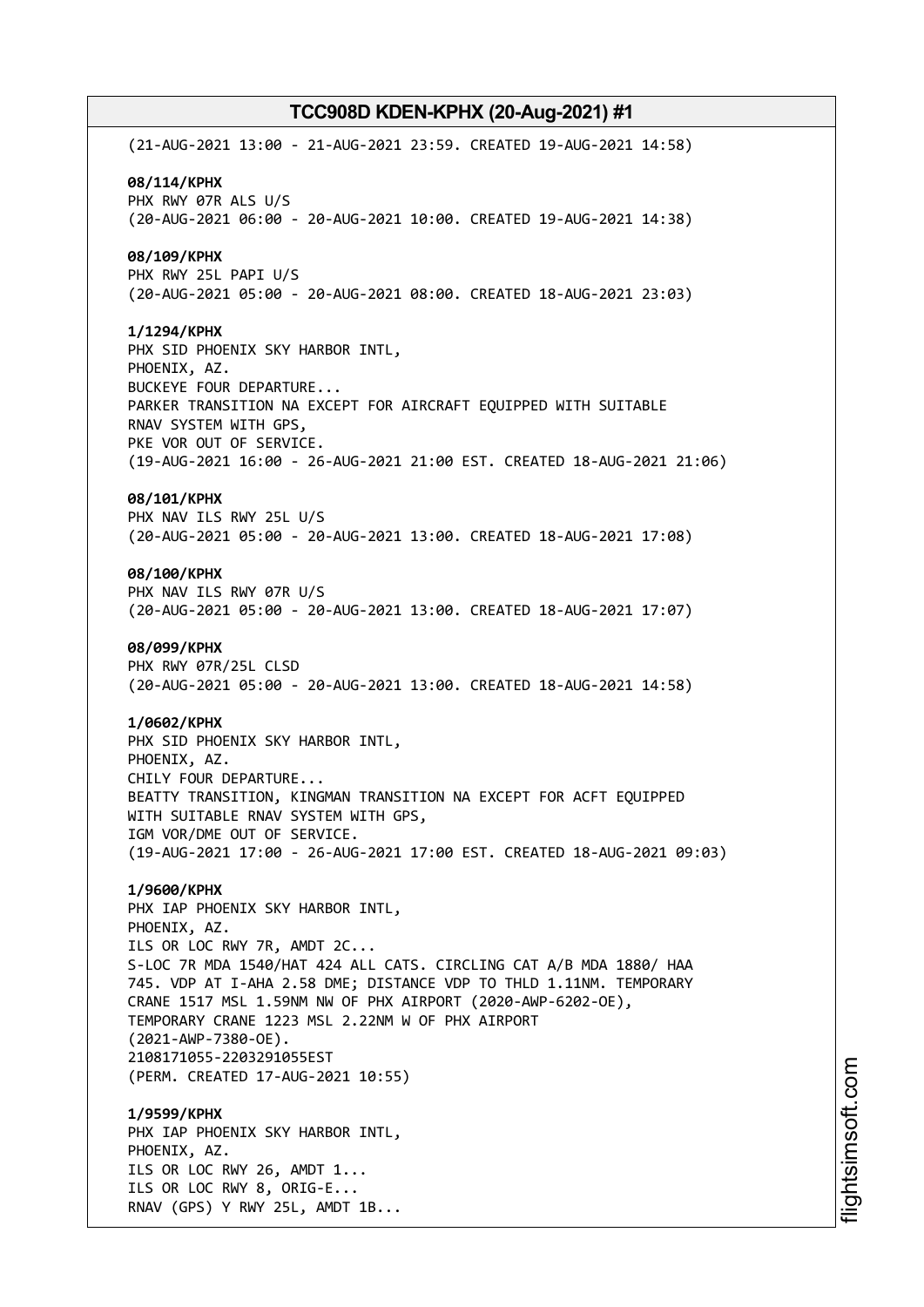RNAV (GPS) Y RWY 26, AMDT 2B... RNAV (GPS) Y RWY 7L, AMDT 1B... RNAV (GPS) Y RWY 7R, AMDT 1B... RNAV (GPS) Y RWY 8, AMDT 1A... CIRCLING CAT A/B MDA 1880/ HAA 745. TEMPORARY CRANE 1517 MSL 1.59NM NW OF PHX AIRPORT (2020-AWP-6202-OE). 2108171055-2203291055EST (PERM. CREATED 17-AUG-2021 10:55) **08/089/KPHX** PHX OBST TOWER LGT (ASR 1006806) 332441.60N1120115.20W (1.4NM SSW PHX) 1291.7FT (186.7FT AGL) U/S (17-AUG-2021 06:15 - 15-NOV-2021 04:00. CREATED 17-AUG-2021 06:15) **1/6744/KPHX** PHX IAP PHOENIX SKY HARBOR INTL, PHOENIX, AZ. ILS OR LOC RWY 25L, AMDT 1H... S-LOC 25L MDA 1780/ HAT 654 ALL CATS, VISIBILITY CATS C/D 1 3/8. CIRCLING CAT A/B MDA 1880/ HAA 745. TEMPORARY CRANE 1517 MSL 1.59NM NW OF PHX AIRPORT (2020-AWP-6202-OE), TEMPORARY CRANE 1462 MSL 2.64NM E OF RWY 25L (2020-AWP-2538-OE). 2108121615-2201051615EST (PERM. CREATED 12-AUG-2021 16:15) **1/6743/KPHX** PHX IAP PHOENIX SKY HARBOR INTL, PHOENIX, AZ. RNAV (GPS) Y RWY 25R, AMDT 2C... CIRCLING CAT A/B MDA 1880/ HAA 745. TEMPORARY CRANE 1517 MSL 1.59NM NW OF PHX AIRPORT (2020-AWP-6202-OE). 2108121615-2201051615EST (PERM. CREATED 12-AUG-2021 16:15) **1/6738/KPHX** PHX IAP PHOENIX SKY HARBOR INTL, PHOENIX, AZ. ILS OR LOC/DME RWY 7L, AMDT 11B... CIRCLING CAT A/B MDA 1880/ HAA 745. TEMPORARY CRANE 1517 MSL 1.59NM NW OF PHX AIRPORT (2020-AWP-6202-OE). 2108121615-2201051615EST (PERM. CREATED 12-AUG-2021 16:15) **08/029/KPHX** PHX OBST TOWER LGT (ASR 1018887) 332610.00N1120637.00W (5.0NM W PHX) 1535.1FT (475.1FT AGL) U/S (08-AUG-2021 05:16 - 23-AUG-2021 05:15. CREATED 08-AUG-2021 05:16) **06/096/KPHX** PHX TWY C BTN TWY C9 AND TWY C10 CLSD TO ACFT WINGSPAN MORE THAN 118FT (26-JUN-2021 05:00 - 30-AUG-2021 14:00. CREATED 25-JUN-2021 10:14) **06/067/KPHX** PHX OBST CRANE (ASN 2020-AWP-6202-OE) 332726N1120139W (1.6NM NNW PHX) 1517FT (400FT AGL) FLAGGED AND LGTD (17-JUN-2021 21:00 - 01-JAN-2022 06:59. CREATED 17-JUN-2021 20:38)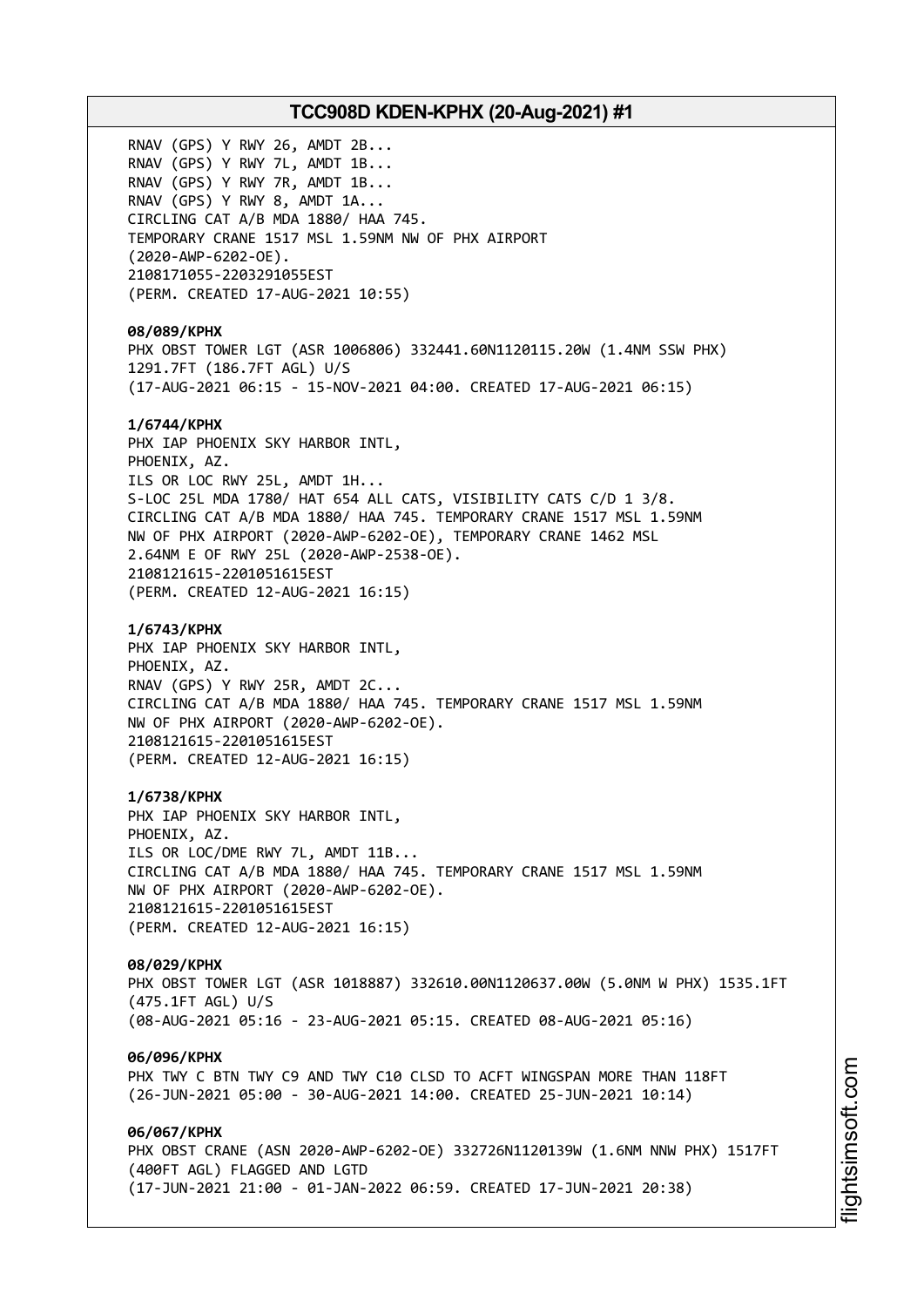# **06/005/KPHX** PHX OBST RIG (ASN 2019-AWP-5001-NRA) 332607N1120103W (0.3NM WNW PHX) 1205FT (90FT AGL) FLAGGED AND LGTD (01-JUN-2021 17:00 - 01-JAN-2022 06:59. CREATED 01-JUN-2021 16:35) **05/009/KPHX** PHX OBST CRANE (ASN 2019-AWP-4270-NRA) 332604N1120000W (0.6NM E PHX) 1331FT (200FT AGL) FLAGGED AND LGTD (05-MAY-2021 15:30 - 01-JAN-2022 06:59. CREATED 05-MAY-2021 15:32) **05/008/KPHX** PHX OBST CRANE (ASN 2019-AWP-4269-NRA) 332603N1120003W (0.5NM E PHX) 1330FT (200FT AGL) FLAGGED AND LGTD (05-MAY-2021 15:30 - 01-JAN-2022 06:59. CREATED 05-MAY-2021 15:31) **05/007/KPHX** PHX OBST CRANE (ASN 2019-AWP-4268-NRA) 332603N1120006W (0.5NM E PHX) 1325FT (200FT AGL) FLAGGED AND LGTD (05-MAY-2021 15:30 - 01-JAN-2022 06:59. CREATED 05-MAY-2021 15:25) **05/006/KPHX** PHX OBST CRANE (ASN 2019-AWP-4267-NRA) 332601N1120008W (0.5NM E PHX) 1323FT (200FT AGL) FLAGGED AND LGTD (05-MAY-2021 15:30 - 01-JAN-2022 06:59. CREATED 05-MAY-2021 15:24) **05/005/KPHX** PHX OBST CRANE (ASN 2019-AWP-4266-NRA) 332603N1120008W (0.5NM E PHX) 1323FT (200FT AGL) FLAGGED AND LGTD (05-MAY-2021 15:30 - 01-JAN-2022 06:59. CREATED 05-MAY-2021 15:22) **03/076/KPHX** PHX OBST CRANE (ASN UNKNOWN) 332727N1120138W (1.01NM N APCH END RWY 08) 1397FT (280FT AGL) FLAGGED AND LGTD (19-MAR-2021 13:00 - 01-JAN-2022 06:59. CREATED 19-MAR-2021 10:37) **01/019/KPHX** PHX TWY C BTN TWY S AND TWY R CLSD TO ACFT WINGSPAN MORE THAN 170FT (11-JAN-2021 16:01 - 01-JAN-2022 06:59. CREATED 11-JAN-2021 16:01) **12/077/KPHX** PHX OBST CRANE (ASN 2020-AWP-2538-OE) 332544N1115627W (3.6NM E PHX) 1462FT (300FT AGL) FLAGGED AND LGTD (01-JAN-2021 07:00 - 03-OCT-2021 06:59. CREATED 30-DEC-2020 14:18) **12/074/KPHX** PHX OBST CRANE (ASN 2020-AWP-6806-OE) 332646N1120440W (3.4NM WNW PHX) 1269FT (190FT AGL) FLAGGED AND LGTD (01-JAN-2021 07:00 - 31-DEC-2021 06:59. CREATED 30-DEC-2020 14:12) **12/073/KPHX** PHX TWY G7 CL MARKINGS BTN RWY 07R/25L AND TWY F NOT STD (01-JAN-2021 07:00 - 01-JAN-2022 06:59. CREATED 30-DEC-2020 14:09) **12/072/KPHX** PHX RWY 07R/25L EDGE MARKINGS N SIDE NOT STD (01-JAN-2021 07:00 - 01-JAN-2022 06:59. CREATED 30-DEC-2020 14:07)

**12/071/KPHX**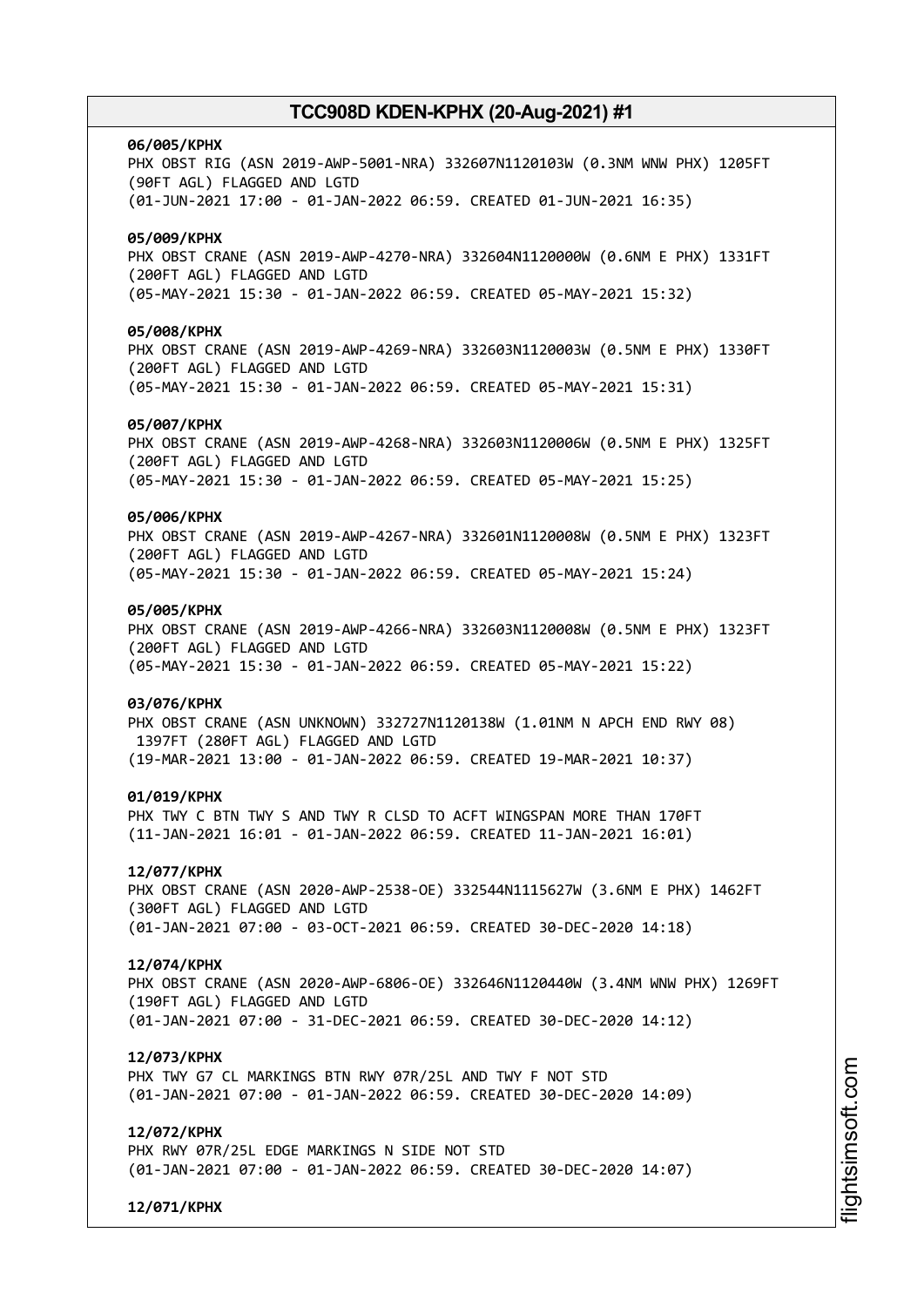PHX TWY H BTN TWY H4 AND TWY H7 CLSD TO ACFT WINGSPAN MORE THAN 170FT (01-JAN-2021 07:00 - 01-JAN-2022 06:59. CREATED 30-DEC-2020 14:03)

#### **12/070/KPHX**

PHX TWY F8 CLSD TO ACFT EXITING RWY 07L/25R 2101010700-2201010659 (PERM. CREATED 30-DEC-2020 13:40)

#### **12/069/KPHX**

PHX TWY F BTN TWY G2 AND TWY G3 CLSD TO ACFT WINGSPAN MORE THAN 135FT (01-JAN-2021 07:00 - 01-JAN-2022 06:59. CREATED 30-DEC-2020 13:36)

#### **12/068/KPHX**

PHX TWY D BTN TWY S AND TWY R CLSD TO ACFT WINGSPAN MORE THAN 135FT (01-JAN-2021 07:00 - 01-JAN-2022 06:59. CREATED 30-DEC-2020 13:33)

#### **12/067/KPHX**

PHX TWY D BTN TWY D8 AND TWY T CLSD TO ACFT WINGSPAN MORE THAN 135FT (01-JAN-2021 07:00 - 01-JAN-2022 06:59. CREATED 30-DEC-2020 13:22)

### **0/7378/KPHX**

PHX STAR PHOENIX SKY-HARBOR, PHOENIX, AZ, JESSE TWO ARRIVAL...REPLACE ARRIVAL ROUTE DESCRIPTION UNDER ZUNI TRANSITION WITH: ZUNI TRANSITION (ZUN.JESSE2): FROM OVER ZUN VORTAC ON ZUN R-242 TO JESSE INT. THENCE...FROM OVER JESSE ON INW R-180 TO GUMMO, THEN ON INW R-180 TO EAGUL, THEN ON PXR R-034 TO DBACK, THEN ON PXR R-034 TO HOMRR, THEN ON PXR R-034 TO BUNTR. FROM BUNTR, FLY HEADING 225. EXPECT VECTORS TO FINAL APCH COURSE. (23-OCT-2020 18:00 - 23-OCT-2021 17:59. CREATED 23-OCT-2020 15:34)

#### **0/4196/KPHX**

PHX IAP PHOENIX SKY HARBOR INTL, PHOENIX, AZ. RNAV (RNP) Z RWY 7L, ORIG-C... RNAV (RNP) Z RWY 7R, ORIG-C... RNAV (RNP) Z RWY 8, ORIG-B... CHANGE PLANVIEW NOTE TO READ: PROCEDURE NA FOR ARRIVAL ON BXK VORTAC AIRWAY RADIALS 077 CW 152. 2005281142-2205281142EST (PERM. CREATED 28-MAY-2020 11:42)

### **0/6387/KPHX**

PHX IAP PHOENIX SKY HARBOR INTL, PHOENIX, AZ. ILS OR LOC RWY 8, ORIG-E... NOTE: AUTOPILOT COUPLED APPROACH NA BELOW 1307. 2004231759-2204231758EST (PERM. CREATED 23-APR-2020 18:01)

### │**ALTERNATE: KTUS/TUS (TUCSON INTL, UNITED STATES) UTC -07:00**│

**08/082/KTUS** TUS SVC TAR/SSR U/S (25-AUG-2021 00:00 - 25-AUG-2021 07:00. CREATED 18-AUG-2021 20:32)

┌──────────────────────────────────────────────────────────────────────────────┐

└──────────────────────────────────────────────────────────────────────────────┘

### **08/081/KTUS**

TUS RWY 11L/29R WIP

i⊒<br>⊫ htsim soft.c o

m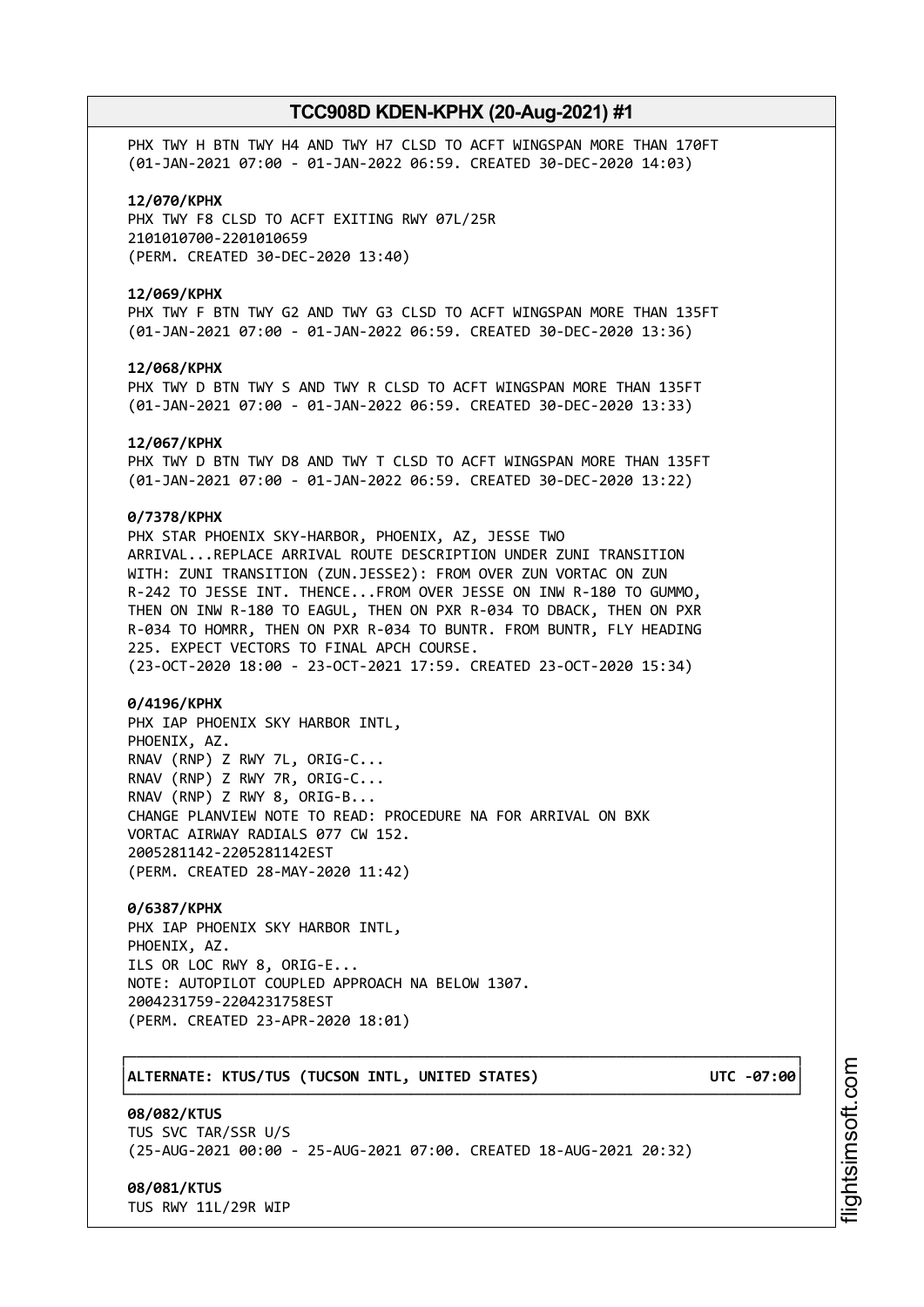(19-AUG-2021 16:45 - 19-AUG-2021 17:20. CREATED 18-AUG-2021 16:30) **08/076/KTUS** TUS SVC ATIS U/S (20-AUG-2021 07:00 - 20-AUG-2021 08:00. CREATED 17-AUG-2021 14:49) **08/095/KTUS** RYN AD AP BIRD ACT HAWKS CIRCLING (16-AUG-2021 20:04 - 23-AUG-2021 12:00. CREATED 16-AUG-2021 20:04) **08/050/KTUS** TUS OBST TOWER LGT (ASR 1009810) 321511.00N1105746.00W (8.3NM N TUS) 2674.9FT (285.1FT AGL) U/S (12-AUG-2021 04:31 - 27-AUG-2021 03:31. CREATED 12-AUG-2021 04:30) **M0028/21/KTUS** RWY 11L BAK-14 ARRESTING SYSTEM NON STD SERVICEABLE FOR EMERGENCY INCIDENCES ONLY. LOCATED DEPARTURE END OF RWY 11L. (28-JUL-2021 15:42 - 31-OCT-2021 23:59. CREATED 28-JUL-2021 15:42) **07/038/KTUS** TUS NAV ILS RWY 11L DME NOT MNT (12-JUL-2021 23:26 - 25-AUG-2021 20:00 EST. CREATED 12-JUL-2021 23:26) **07/002/KTUS** TUS AIRSPACE UAS WI AN AREA DEFINED AS 4.5NM RADIUS OF 315131N1110514W (19.9NM S TUS) SFC-400FT AGL (02-JUL-2021 14:00 - 02-JAN-2022 01:00. CREATED 01-JUL-2021 17:19) **0/5971/KTUS** TUS SID TUCSON INTL, TUCSON, AZ. TUCSON EIGHT DEPARTURE... MESCA TRANSITION: MINIMUM ALTITUDE MESCA INT TO SAN SIMON VORTAC (SSO), 10500 FT. REDDY TRANSITION: NA EXCEPT FOR AIRCRAFT EQUIPPED WITH SUITABLE RNAV SYSTEMS, WITH GPS. SSO VORTAC UNUSABLE BELOW 14000 FT. 2011051508-2211051508EST (PERM. CREATED 05-NOV-2020 15:08) **11/009/KTUS** TUS APRON CUST RAMP RELOCATED TO BASE OF OLD TWR (03-NOV-2020 12:00 - PERM. CREATED 02-NOV-2020 22:39) ┌──────────────────────────────────────────────────────────────────────────────┐ │**KZDV (DENVER FIR)** │ └──────────────────────────────────────────────────────────────────────────────┘ **08/013/KZDV** ZDV AIRSPACE R7001A ACT SFC-7999FT (20-AUG-2021 14:00 - 20-AUG-2021 21:00. CREATED 19-AUG-2021 14:06)

**08/014/KZDV** ZDV AIRSPACE R7001B ACT 8000FT-FL235 (20-AUG-2021 14:00 - 20-AUG-2021 21:00. CREATED 19-AUG-2021 14:06)

**1/1623/KZDV** ZDV CO..AIRSPACE MORRISON, CO..LASER LGT DEMONSTRATION WI AN AREA DEFINED AS RED ROCKS AMPHITHEATER, OR 393956N1051219W OR BJC181015, SFC-11278FT AGL. LASER LGT BEAM MAY BE INJURIOUS TO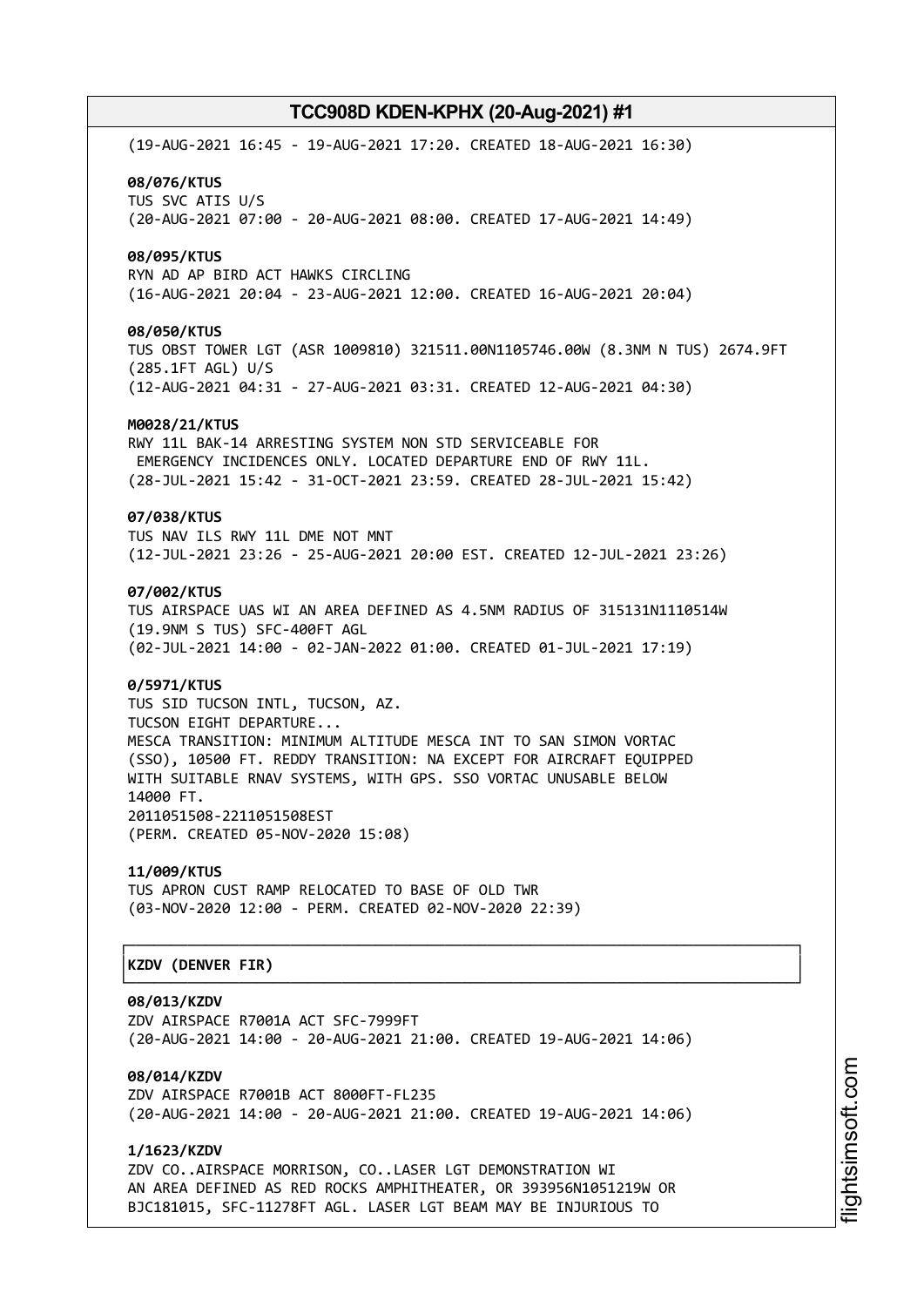PILOTS/PAX EYES WI 729FT VERT OR 1274FT LATERALLY OF THE LGT SOURCE. FLASH BLINDNESS OR COCKPIT ILLUMINATION MAY OCCUR BEYOND THESE DIST. DENVER /D01/ TRACON TEL 303-342-1590 IS THE FAA CDN FAC DLY 0200-0600 (27-AUG-2021 02:00 - 28-AUG-2021 06:00. CREATED 19-AUG-2021 13:11) **08/971/KZDV** ZDV AIRSPACE AR11(W) ACT FL230-FL260 (19-AUG-2021 18:30 - 19-AUG-2021 20:00. CREATED 19-AUG-2021 12:36) **08/970/KZDV** ZDV AIRSPACE AR11(E) ACT FL230-FL260 (19-AUG-2021 18:30 - 19-AUG-2021 20:00. CREATED 19-AUG-2021 12:36) **08/961/KZDV** ZDV AIRSPACE POWDER RIVER 2 HIGH MOA ACT 12000FT UP TO BUT NOT INCLUDING FL180 (19-AUG-2021 18:00 - 20-AUG-2021 00:01. CREATED 19-AUG-2021 12:05) **08/144/KZDV** ZDV NAV GPS (WSMRNM GPS 21-15) (INCLUDING WAAS, GPAS, AND ADS-B) MAY NOT BE AVBL WI A 414NM RADIUS CENTERED AT 334050N1063428W (ONM150041) FL400-UNL, 373NM RADIUS AT FL250, 273NM RADIUS AT 10000FT, 286NM RADIUS AT 4000FT AGL, 219NM RADIUS AT 50FT AGL. DLY 0600-1300 2108240600-2108291300 (PERM. CREATED 19-AUG-2021 09:48) **08/879/KZDV** ZDV AIRSPACE POWDER RIVER 2 HIGH MOA ACT 12000FT UP TO BUT NOT INCLUDING FL180 (19-AUG-2021 13:30 - 19-AUG-2021 18:00. CREATED 19-AUG-2021 07:35) **08/420/KZDV** ZDV OBST WIND TURBINE FARM WI AN AREA DEFINED AS 4.3NM RADIUS OF 410329N1050549W (14NM SW CYS) 7451FT (500FT AGL) NOT LGTD (19-AUG-2021 01:50 - 19-SEP-2021 23:00. CREATED 19-AUG-2021 01:52) **08/141/KZDV** ZDV NAV GPS (FTIRCA GPS 21-55) (INCLUDING WAAS, GBAS, AND ADS-B) MAY NOT BE AVBL WI A 271NM RADIUS CENTERED AT 352121N1163405W (HEC 336034) FL400-UNL, 221NM RADIUS AT FL250, 148NM RADIUS AT 10000FT, 121NM RADIUS AT 4000FT AGL, 89NM RADIUS AT 50FT AGL, 2108221630-2108222229 (PERM. CREATED 18-AUG-2021 19:08) **08/431/KZDV** ZDV AIRSPACE R7001B ACT 8000FT-FL235 (19-AUG-2021 14:00 - 20-AUG-2021 05:00. CREATED 18-AUG-2021 14:05) **08/430/KZDV**

ZDV AIRSPACE R7001A ACT SFC-7999FT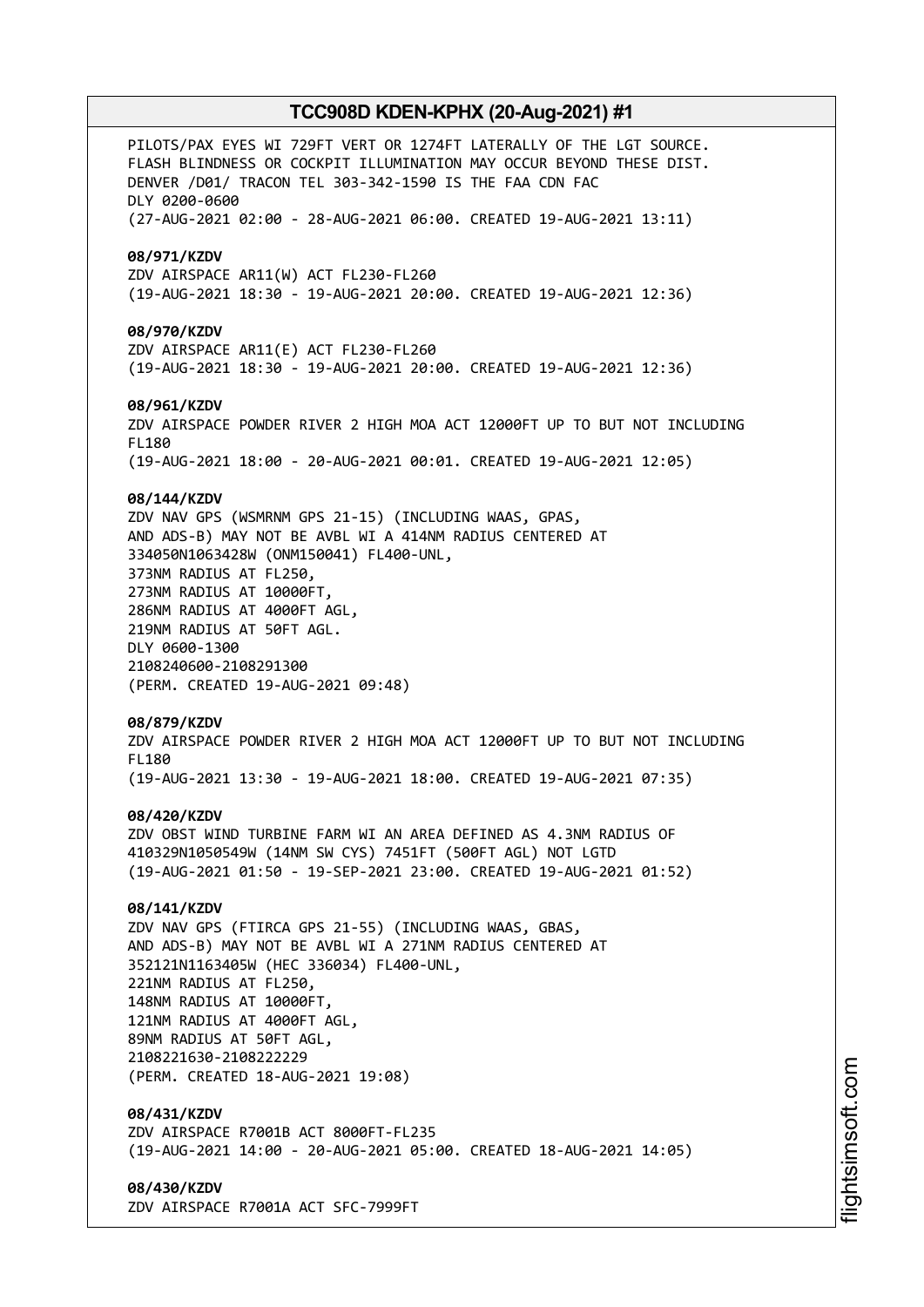(19-AUG-2021 14:00 - 20-AUG-2021 05:00. CREATED 18-AUG-2021 14:05) **08/385/KZDV** ZDV AIRSPACE SPECIAL AERIAL REFUELING TRACK/ANCHOR WI AN AREA DEFINED AS 4NM EITHER SIDE OF A LINE FM EAR TO OZB156030 ACT 15000FT-17000FT (19-AUG-2021 16:00 - 19-AUG-2021 16:30. CREATED 17-AUG-2021 22:55) **08/379/KZDV** ZDV AIRSPACE UAS WI AN AREA DEFINED AS 6NM RADIUS OF 404346N1030725W (8.5NM NE STK) SFC-400FT AGL DLY 1400-2300 (18-AUG-2021 14:00 - 20-AUG-2021 23:00. CREATED 17-AUG-2021 19:47) **08/136/KZDV** ZDV NAV GPS (FTIRCA GPS 21-23) (INCLUDING WAAS, GBAS, AND ADS-B) MAY NOT BE AVBL WI A 271NM RADIUS CENTERED AT 352121N1163405W (HEC 336034) FL400-UNL, 221NM RADIUS AT FL250, 148NM RADIUS AT 10000FT, 121NM RADIUS AT 4000FT AGL, 89NM RADIUS AT 50FT AGL. 0600-1159 1630-1829 2108210600-2108211829 (PERM. CREATED 17-AUG-2021 15:23) **08/131/KZDV** ZDV NAV GPS (FTIRCA GPS 21-23) (INCLUDING WAAS, GBAS, AND ADS-B) MAY NOT BE AVBL WI A 271NM RADIUS CENTERED AT 352121N1163405W (HEC 336034) FL400-UNL, 221NM RADIUS AT FL250, 148NM RADIUS AT 10000FT, 121NM RADIUS AT 4000FT AGL, 89NM RADIUS AT 50FT AGL, 2108201630-2108201829 (PERM. CREATED 16-AUG-2021 17:37) **08/121/KZDV** ZDV NAV GPS (NAWDC GPS 21-03) (INCLUDING WAAS, GBAS, AND ADS-B) MAY NOT BE AVBL WI A 360NM RADIUS CENTERED AT 392323N1180757W (MVA 338050) FL400-UNL 336NM RADIUS AT FL250, 199NM RADIUS AT 10000FT, 195NM RADIUS AT 4000FT AGL, 159NM RADIUS AT 50FT AGL. 2108191830-2108192030 (PERM. CREATED 15-AUG-2021 16:18) **08/110/KZDV** ZDV NAV GPS (FTIRCA GPS 21-23) (INCLUDING WAAS, GBAS, AND ADS-B) MAY NOT BE AVBL WI A 271NM RADIUS CENTERED AT 352121N1163405W (HEC 336034) FL400-UNL, 221NM RADIUS AT FL250, 148NM RADIUS AT 10000FT, 121NM RADIUS AT 4000FT AGL, 89NM RADIUS AT 50FT AGL. 0600-0759 1630-1829 2108190600-2108191829 (PERM. CREATED 15-AUG-2021 14:27)

i⊒<br>⊫ htsim soft.c o

m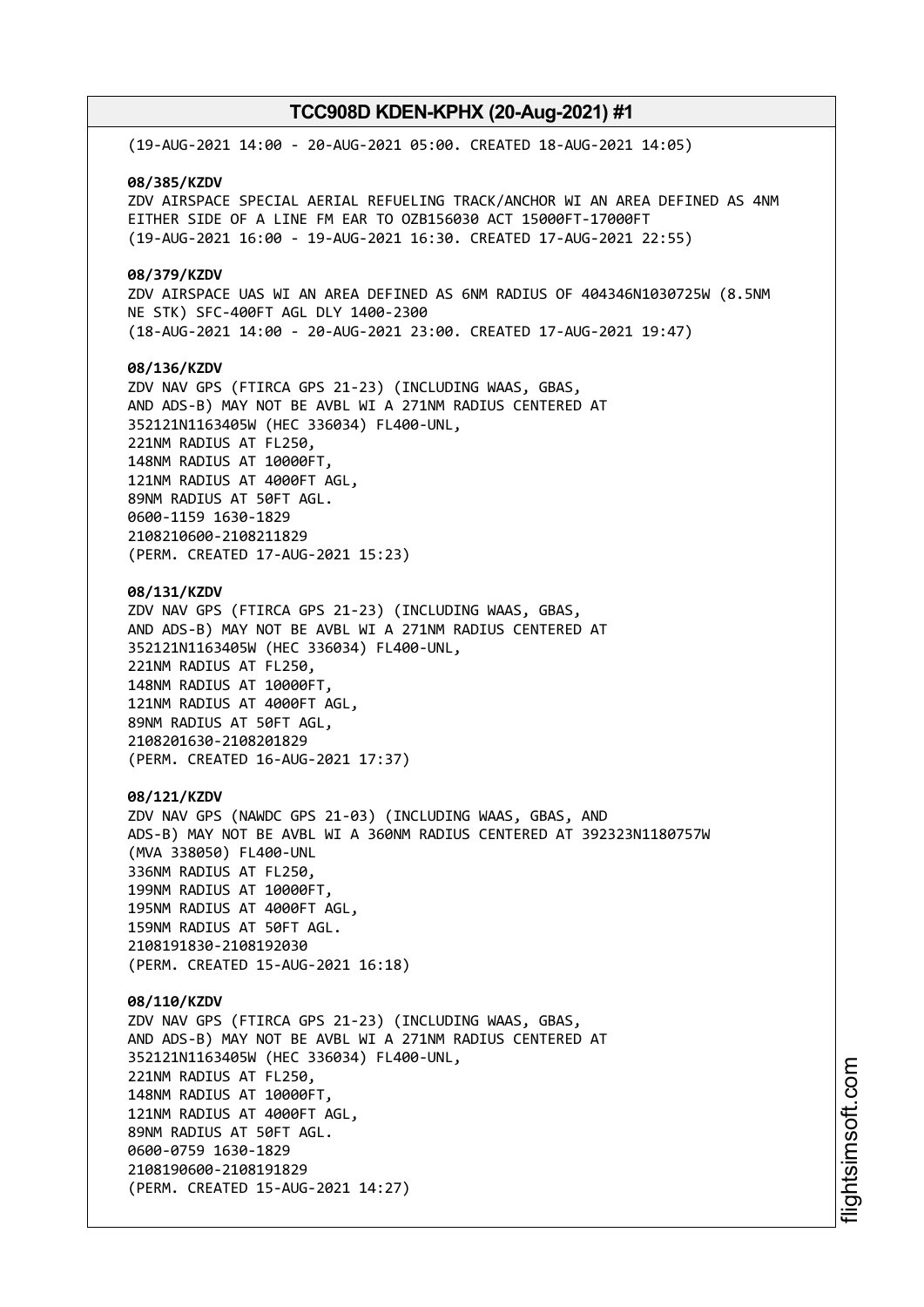### **08/093/KZDV**

ZDV NAV GPS (WSMRNM GPS 21-23) (INCLUDING WAAS, GBAS, AND ADS-B) MAY NOT BE AVBL WI A 370NM RADIUS CENTERED AT 333547N1062910W (TCS051044) FL400-UNL, 319NM RADIUS AT FL250, 239NM RADIUS AT 10000FT, 225NM RADIUS AT 4000FT AGL, 179NM RADIUS AT 50FT AGL. DLY 0300-0900 2108190300-2108200900 (PERM. CREATED 14-AUG-2021 05:18)

#### **08/081/KZDV**

ZDV NAV GPS (YPG\_AZ GPS 21-11) (INCLUDING WAAS, GBAS, AND ADS-8) MAY NOT BE AVBL WI A 338NM RADIUS CENTERED AT 325402N1135544W (BZA063035) FL400-UNL, 320NM RADIUS AT FL250, 254NM RADIUS AT 10000FT, 200NM RADIUS AT 4000FT AGL, 134NM RADIUS AT 50FT AGL. DLY 2030-2230 2108162030-2108212230 (PERM. CREATED 13-AUG-2021 17:33)

### **08/242/KZDV**

ZDV OBST WIND TURBINE FARM WI AN AREA DEFINED AS 6.61NM RADIUS OF 405841N1032416W (11.3NM SW SNY) 5101FT (400FT AGL) NOT LGTD (11-AUG-2021 12:00 - 11-SEP-2021 23:59 EST. CREATED 11-AUG-2021 12:02)

### **08/241/KZDV**

ZDV OBST WIND TURBINE FARM WI AN AREA DEFINED AS 4.7NM RADIUS OF 405845N1025148W (11.1NM SE SNY) 4621FT (400FT AGL) NOT LGTD (11-AUG-2021 11:58 - 11-SEP-2021 23:59 EST. CREATED 11-AUG-2021 11:59)

### **08/240/KZDV**

ZDV OBST WIND TURBINE FARM WI AN AREA DEFINED AS 1.1NM RADIUS OF 405917N1025519W (11.1NM SE SNY) 4693FT (400FT AGL) NOT LGTD (11-AUG-2021 11:59 - 11-SEP-2021 23:59 EST. CREATED 11-AUG-2021 11:59)

#### **08/170/KZDV**

ZDV OBST WIND TURBINE FARM WI AN AREA DEFINED AS 6.61NM RADIUS OF 405841N1032416W (14.9NM SSE IBM) 5101FT (400FT AGL) NOT LGTD (09-AUG-2021 02:59 - 08-SEP-2021 17:00. CREATED 09-AUG-2021 03:01)

#### **08/133/KZDV**

ZDV OBST WIND TURBINE FARM WI AN AREA DEFINED AS 3.9NM RADIUS OF 412126N1104715W (14NM ENE EVW) 7580FT (400FT AGL) NOT LGTD (06-AUG-2021 19:24 - 06-SEP-2021 23:00. CREATED 06-AUG-2021 19:34)

### **08/129/KZDV**

ZDV AIRSPACE SMALL ARMS FIRING WI AN AREA DEFINED AS 422502N1045414W (8.2NM SE 76V) TO 422502N1045242W (9.2NM SE 76V) TO 422007N1045225W (7.6NM NW GUR) TO 422007N1045415W (8.8NM NW GUR) TO POINT OF ORIGIN SFC-8500FT AGL (06-AUG-2021 14:10 - 06-SEP-2021 06:00. CREATED 06-AUG-2021 14:10)

### **08/128/KZDV**

ZDV AIRSPACE SMALL ARMS FIRING WI AN AREA DEFINED AS 422502N1045414W (8.2NM SE 76V) TO 422502N1045242W (9.2NM SE 76V) TO 422007N1045225W (7.6NM NW GUR)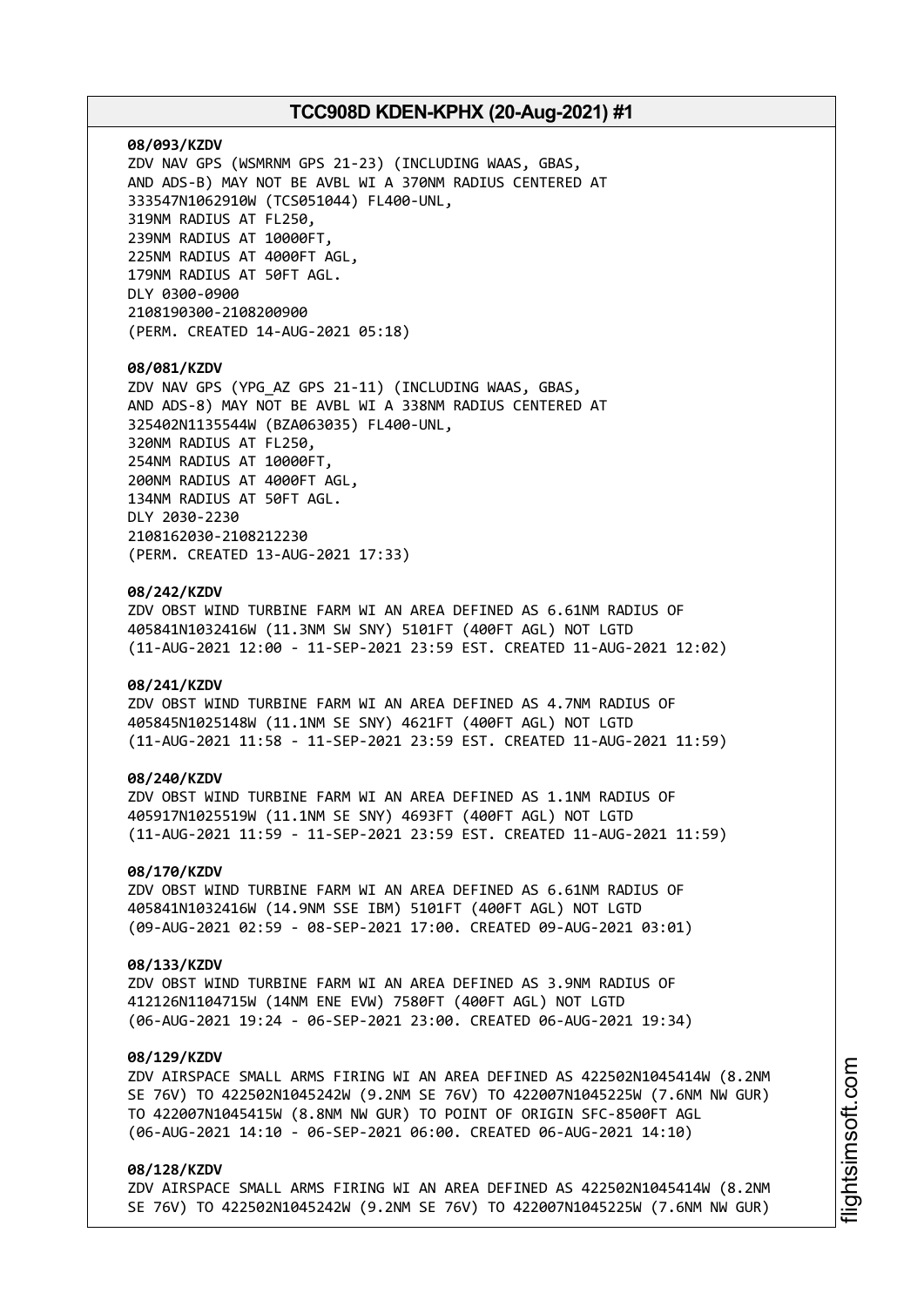TO 422007N1045415W (8.8NM NW GUR) TO POINT OF ORIGIN SFC-8500FT AGL DLY 1408-0600 (06-AUG-2021 14:08 - 06-SEP-2021 06:00. CREATED 06-AUG-2021 14:08)

#### **08/127/KZDV**

ZDV AIRSPACE SMALL ARMS FIRING WI AN AREA DEFINED AS 422000N1045231W (7.5NM NW GUR) TO 422000N1045438W (9NM NW GUR) TO 422907N1045437W (15.5NM NW GUR) TO 422907N1045231W (14.8NM NW GUR) TO POINT OF ORIGIN SFC-8500FT AGL DLY 1407-0600 (06-AUG-2021 14:07 - 06-SEP-2021 06:00. CREATED 06-AUG-2021 14:08)

#### **07/011/KZDV**

ZDV AIRSPACE R2601B ACT 12500FT UP TO BUT NOT INCLUDING FL225 (30-JUL-2021 06:00 - 27-AUG-2021 06:00. CREATED 30-JUL-2021 00:06)

#### **07/748/KZDV**

ZDV AIRSPACE R2601C ACT FL225 UP TO BUT NOT INCLUDING FL350 (30-JUL-2021 06:00 - 27-AUG-2021 06:00. CREATED 29-JUL-2021 06:06)

### **07/516/KZDV**

ZDV OBST WIND TURBINE FARM WI AN AREA DEFINED AS 4NM RADIUS OF 424057N1055326W (23NM WSW DGW) 6800FT (400FT AGL) NOT LGTD (24-JUL-2021 00:29 - 27-AUG-2021 03:00. CREATED 24-JUL-2021 00:29)

### **06/620/KZDV**

ZDV OBST WIND TURBINE FARM WI AN AREA DEFINED AS 5NM RADIUS OF 405445N1034909W (18.3NM SW IBM) 5666FT (410FT AGL) NOT LGTD (30-JUN-2021 21:24 - 31-DEC-2021 23:59. CREATED 30-JUN-2021 21:24)

### **06/619/KZDV**

ZDV OBST WIND TURBINE FARM WI AN AREA DEFINED AS 5NM RADIUS OF 405639N1034426W (15.5NM SSW IBM) 5543FT (389FT AGL) NOT LGTD (30-JUN-2021 21:18 - 31-DEC-2021 23:59. CREATED 30-JUN-2021 21:20)

#### **1/5052/KZDV**

ZDV CO..ROUTE ZDV. V108 TRUEL, CO TO RED TABLE (DBL) VOR/DME, CO MOCA 14000. 2106011502-2305301502EST (PERM. CREATED 01-JUN-2021 15:03)

# **1/3092/KZDV**

ZDV SD..AIRSPACE CRAZY HORSE, SD.. LASER LGT DEMONSTRATION WILL BE CONDUCTED AT CRAZY HORSE MEMORIAL WI AN AREA DEFINED AS 435001N1033737W OR (RAP239028) SFC-500FT AGL. LASER LGT BEAMS WILL BE TERMINATED IF NON PARTICIPATING ACFT ARE DETECTED ENTERING THE AFFECTED AREA. LASER LGT BEAMS MAY BE INJUROUS TO PILOTS/PASSENGERS EYES WI 500FT VERTICALLY AND 1900FT LATERALLY OF THE LGT SOURCE. FLASH BLINDNESS OR COCKPIT ILLUMINATION MAY OCCUR BEYOND THESE DISTANCES. ELLSWORTH AFB /RCA/ TERMINAL APCH CTL TEL 605-385-6199 IS THE FAA CDN FACILITY DLY 0030-0330 (29-MAY-2021 00:30 - 30-SEP-2021 03:30. CREATED 26-MAY-2021 21:47)

**1/8432/KZDV** ZDV UT..ROUTE ZDV ZLC. J196 BRYCE CANYON (BCE) VORTAC, UT TO RIFMN, UT MEA 36000. BCE VORTAC R-033 D160 36000-45000. (19-MAY-2021 18:33 - 17-MAY-2023 18:33 EST. CREATED 19-MAY-2021 18:34)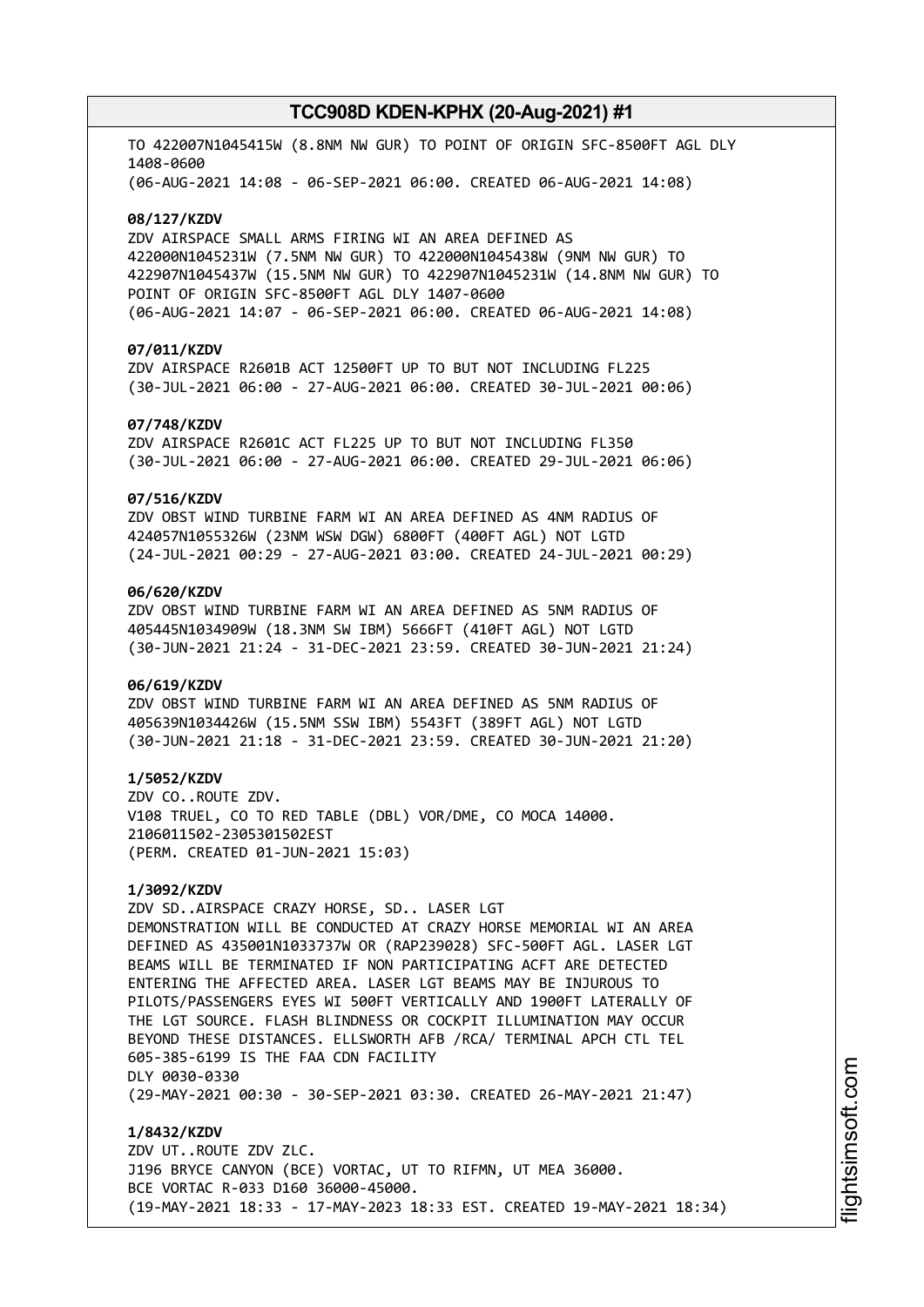### **1/0706/KZDV**

ZDV KS..ROUTE ZDV ZKC. V17 GARDEN CITY (GCK) VORTAC, KS TO COFFE, KS MOCA 4700. 2104161846-2304141846EST (PERM. CREATED 16-APR-2021 18:46)

### **1/0386/KZDV**

ZDV CO..ROUTE ZDV. V211 BRAZO, NM MRA 14000 AT BRAZO WHEN USING DME. DRO DME UNUSABLE BELOW 14000 AT BRAZO. (15-APR-2021 21:03 - 15-APR-2023 21:03 EST. CREATED 15-APR-2021 21:03)

### **1/0953/KZDV**

ZDV CO..ROUTE ZDV. V356 FIDLE INT, CO TO ELORE INT, CO NA EXCEPT FOR ACFT EQUIPPED WITH SUITABLE RNAV SYSTEM WITH GPS. 2103041542-2303041542EST (PERM. CREATED 04-MAR-2021 15:43)

### **03/009/KZDV**

ZDV AIRSPACE AIRDROP WI AN AREA DEFINED AS 3NM EITHER SIDE OF A LINE FM HGO358021 TO HGO337012 TO HGO259010 TO HGO248012 TO HGO177019 SFC-9000FT AVOIDANCE ADZ DLY 1700-0500 (02-MAR-2021 17:00 - 02-MAR-2022 05:00. CREATED 01-MAR-2021 21:39)

### **03/008/KZDV**

ZDV AIRSPACE AIRDROP WI AN AREA DEFINED AS 3NM EITHER SIDE OF A LINE FM HGO193026 TO HGO206018 TO HGO260010 TO HGO274010 TO HGO269023 SFC-9000FT AVOIDANCE ADZ DLY 1700-0500 (02-MAR-2021 17:00 - 02-MAR-2022 05:00. CREATED 01-MAR-2021 21:39)

### **1/4254/KZDV**

ZDV WY..ROUTE ZDV ZLC. V235 BORGG, WY TO OILLY, WY MEA 11500. DDY VOR/DME R222, UNUSABLE BELOW 11500 AT COP. 2102161823-2302141823EST (PERM. CREATED 16-FEB-2021 18:24)

### **1/4251/KZDV**

ZDV WY..ROUTE ZDV ZLC. V235 MUDDY MOUNTAIN (DDY) VOR/DME, WY MCA 8100 SOUTHWESTBOUND. DDY VOR/DME R222, UNUSABLE BELOW 11500 AT COP. 2102161823-2302141823EST (PERM. CREATED 16-FEB-2021 18:24)

# **0/6595/KZDV**

ZDV NE..ROUTE ZDV. V219 HAYES CENTER (HCT) VORTAC, NE R-048 TO YOZLE INT, NE MEA 7000. 2011052227-2211052227EST (PERM. CREATED 05-NOV-2020 22:28)

┌──────────────────────────────────────────────────────────────────────────────┐

└──────────────────────────────────────────────────────────────────────────────┘

### │**KZAB (ALBUQUERQUE FIR)** │

**08/214/KZAB** ZAB AIRSPACE UAS WI AN AREA DEFINED AS 10NM RADIUS OF 310100N1052300W (31.0NM WSW VHN) SFC-800FT AGL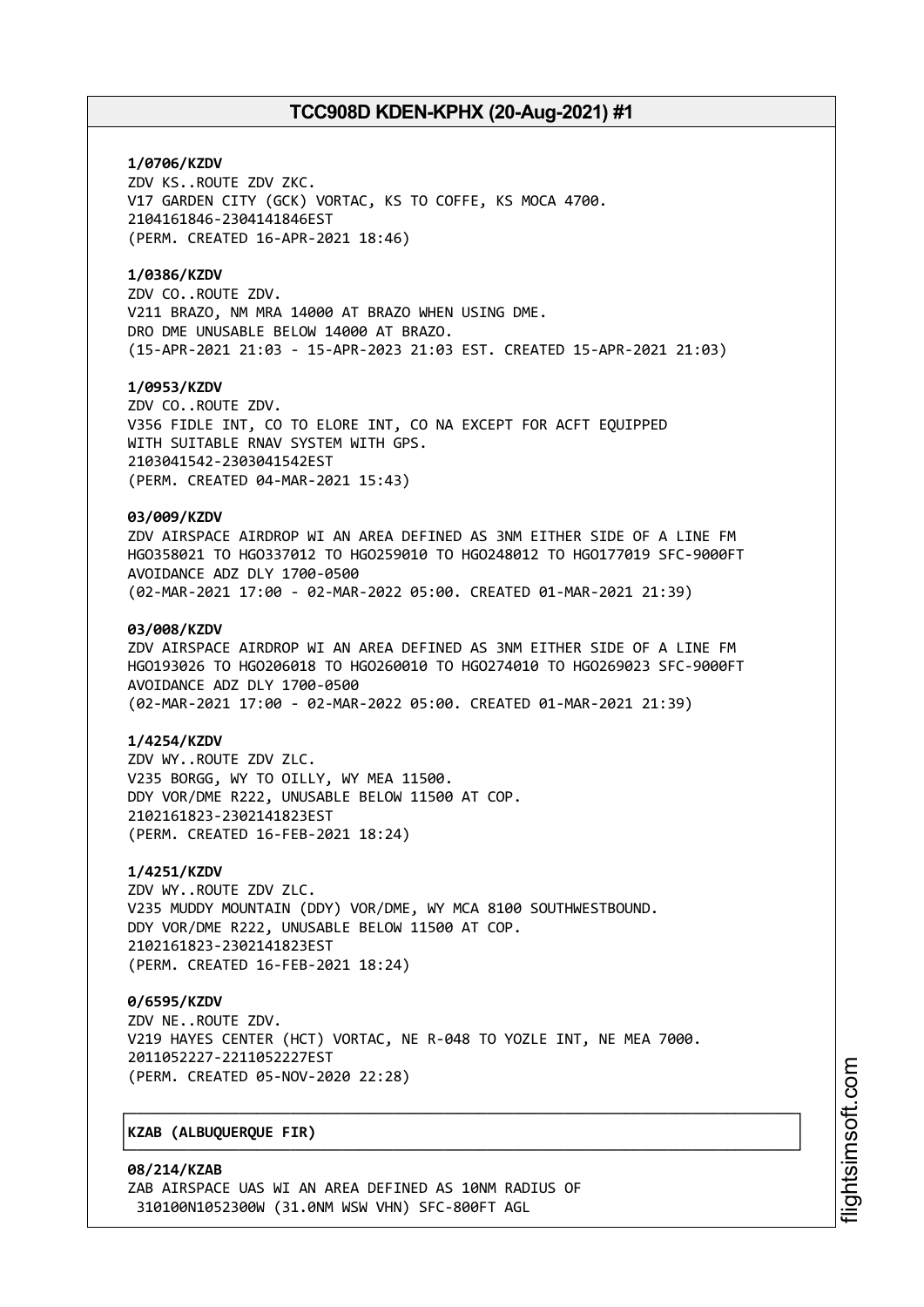(19-AUG-2021 16:00 - 19-AUG-2021 23:59. CREATED 19-AUG-2021 15:36) **08/810/KZAB** ZAB AIRSPACE R5107E ACT SFC-FL250 (20-AUG-2021 02:45 - 20-AUG-2021 09:30. CREATED 19-AUG-2021 14:51) **08/805/KZAB** ZAB AIRSPACE R2310A ACT SFC-10000FT (21-AUG-2021 14:00 - 21-AUG-2021 23:00. CREATED 19-AUG-2021 14:06) **08/229/KZAB** ZAB AIRSPACE DCC ON 75FS WIC SPT MIL ACT ALONG THE ROUTE FM BFV TO PNH TO TCC 17000FT-FL210 (20-AUG-2021 17:41 - 20-AUG-2021 20:10. CREATED 19-AUG-2021 10:53) **08/772/KZAB** ZAB AIRSPACE AR644(S) ACT FL200-FL260 (19-AUG-2021 16:00 - 19-AUG-2021 18:30. CREATED 19-AUG-2021 10:06) **08/771/KZAB** ZAB AIRSPACE AR644(N) ACT FL200-FL260 (19-AUG-2021 16:00 - 19-AUG-2021 18:30. CREATED 19-AUG-2021 10:06) **08/769/KZAB** ZAB AIRSPACE AR603 ACT FL240-FL280 (19-AUG-2021 16:00 - 19-AUG-2021 18:00. CREATED 19-AUG-2021 10:06) **08/143/KZAB** ZAB NAV GPS (WSMRNM GPS 21-15) (INCLUDING WAAS, GPAS, AND ADS-B) MAY NOT BE AVBL WI A 414NM RADIUS CENTERED AT 334050N1063428W (ONM150041) FL400-UNL, 373NM RADIUS AT FL250, 273NM RADIUS AT 10000FT, 286NM RADIUS AT 4000FT AGL, 219NM RADIUS AT 50FT AGL. DLY 0600-1300 2108240600-2108291300 (PERM. CREATED 19-AUG-2021 09:48) **08/745/KZAB** ZAB AIRSPACE AR602 ACT 9000FT-17000FT (19-AUG-2021 14:00 - 20-AUG-2021 06:00. CREATED 19-AUG-2021 08:06) **08/738/KZAB** ZAB AIRSPACE R5111A ACT 13000FT-FL250 (19-AUG-2021 19:15 - 20-AUG-2021 09:30. CREATED 19-AUG-2021 07:20) **08/718/KZAB** ZAB AIRSPACE R5111B ACT SFC-13000FT (19-AUG-2021 13:45 - 20-AUG-2021 09:30. CREATED 19-AUG-2021 01:51) **08/717/KZAB** ZAB AIRSPACE R5107H ACT SFC-9000FT (19-AUG-2021 13:45 - 20-AUG-2021 02:30. CREATED 19-AUG-2021 01:51) **08/209/KZAB** ZAB AIRSPACE UAS WI AN AREA DEFINED AS 6NM EITHER SIDE OF A LINE FM 314410N1081930W (40.4NM SE LSB) TO 320046N1081930W (26.8NM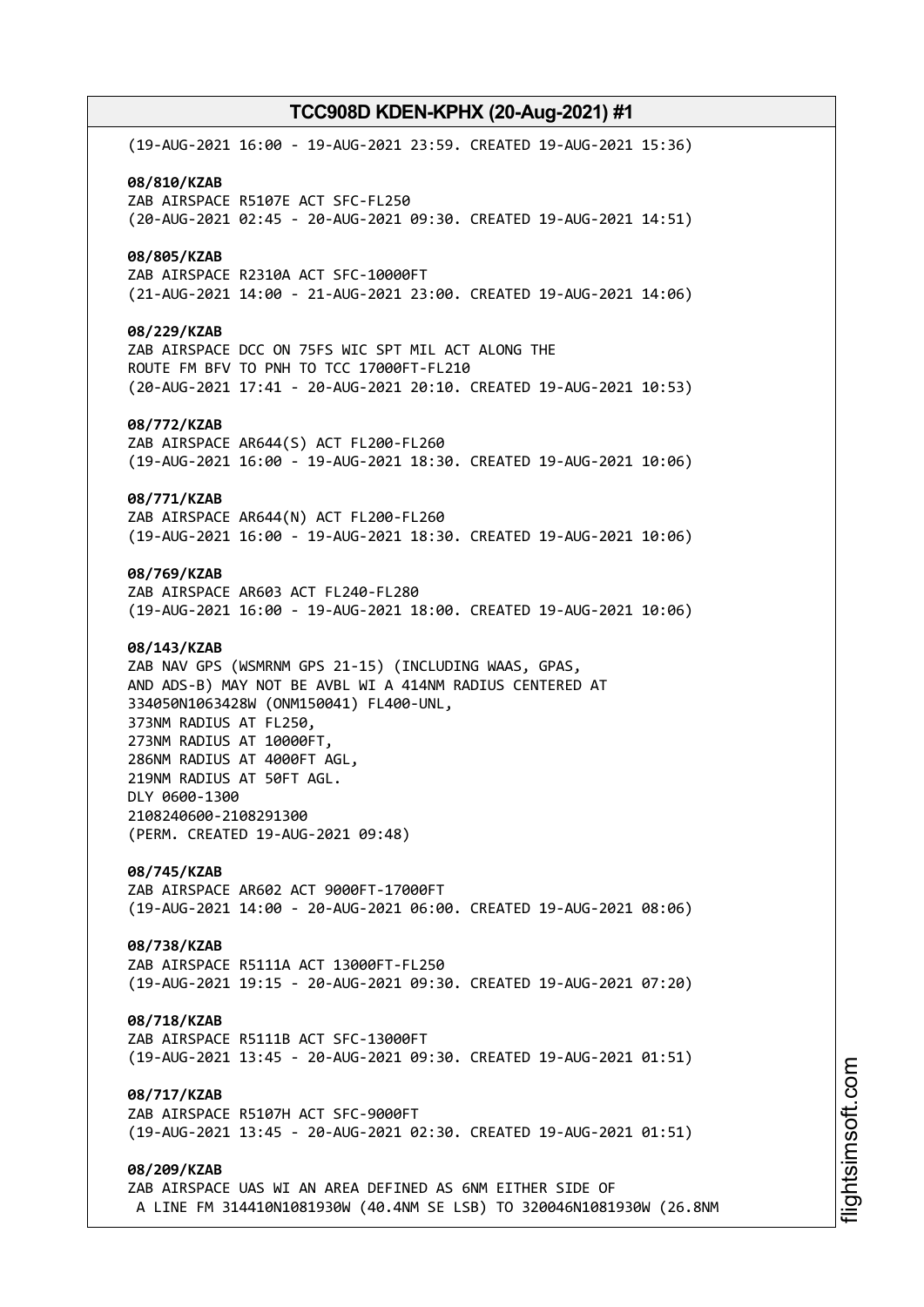SE LSB) SFC-400FT AGL (20-AUG-2021 00:00 - 20-AUG-2021 07:59. CREATED 19-AUG-2021 00:26)

### **08/707/KZAB**

ZAB AIRSPACE R2303B ACT 8000FT-FL300 (20-AUG-2021 00:01 - 20-AUG-2021 13:59. CREATED 19-AUG-2021 00:06)

### **08/706/KZAB**

ZAB AIRSPACE R2303A ACT SFC-15000FT (20-AUG-2021 00:01 - 20-AUG-2021 13:59. CREATED 19-AUG-2021 00:06)

#### **08/698/KZAB**

ZAB AIRSPACE LGT OUT/NIGHT VISION GOGGLE TRAINING TALON HIGH WEST MOA ACT 12500FT UP TO BUT NOT INCLUDING FL180 (20-AUG-2021 23:45 - 21-AUG-2021 02:30. CREATED 18-AUG-2021 23:50)

#### **08/697/KZAB**

ZAB AIRSPACE LGT OUT/NIGHT VISION GOGGLE TRAINING TALON HIGH EAST MOA ACT 12500FT UP TO BUT NOT INCLUDING FL180 (20-AUG-2021 23:45 - 21-AUG-2021 02:30. CREATED 18-AUG-2021 23:50)

### **08/696/KZAB**

ZAB AIRSPACE LGT OUT/NIGHT VISION GOGGLE TRAINING BEAK C MOA ACT 12500FT UP TO BUT NOT INCLUDING FL180 (20-AUG-2021 23:45 - 21-AUG-2021 02:30. CREATED 18-AUG-2021 23:50)

### **08/695/KZAB**

ZAB AIRSPACE LGT OUT/NIGHT VISION GOGGLE TRAINING BEAK A MOA ACT 12500FT UP TO BUT NOT INCLUDING FL180 (20-AUG-2021 23:45 - 21-AUG-2021 02:30. CREATED 18-AUG-2021 23:50)

#### **08/694/KZAB**

ZAB AIRSPACE LGT OUT/NIGHT VISION GOGGLE TRAINING TALON LOW MOA ACT 500FT-12499FT (20-AUG-2021 23:45 - 21-AUG-2021 02:30. CREATED 18-AUG-2021 23:50)

#### **08/693/KZAB**

ZAB AIRSPACE LGT OUT/NIGHT VISION GOGGLE TRAINING BEAK B MOA ACT 12500FT UP TO BUT NOT INCLUDING FL180 (20-AUG-2021 23:45 - 21-AUG-2021 02:30. CREATED 18-AUG-2021 23:50)

### **08/208/KZAB**

ZAB AIRSPACE UAS WI AN AREA DEFINED AS 5NM RADIUS OF 314252N1115732W (18NM S E78) SFC-400FT AGL (19-AUG-2021 15:00 - 19-AUG-2021 23:00. CREATED 18-AUG-2021 20:20)

#### **08/142/KZAB**

ZAB NAV GPS (FTIRCA GPS 21-55) (INCLUDING WAAS, GBAS, AND ADS-B) MAY NOT BE AVBL WI A 271NM RADIUS CENTERED AT 352121N1163405W (HEC 336034) FL400-UNL, 221NM RADIUS AT FL250, 148NM RADIUS AT 10000FT, 121NM RADIUS AT 4000FT AGL, 89NM RADIUS AT 50FT AGL, 2108221630-2108222229 (PERM. CREATED 18-AUG-2021 19:08)

**1/1201/KZAB**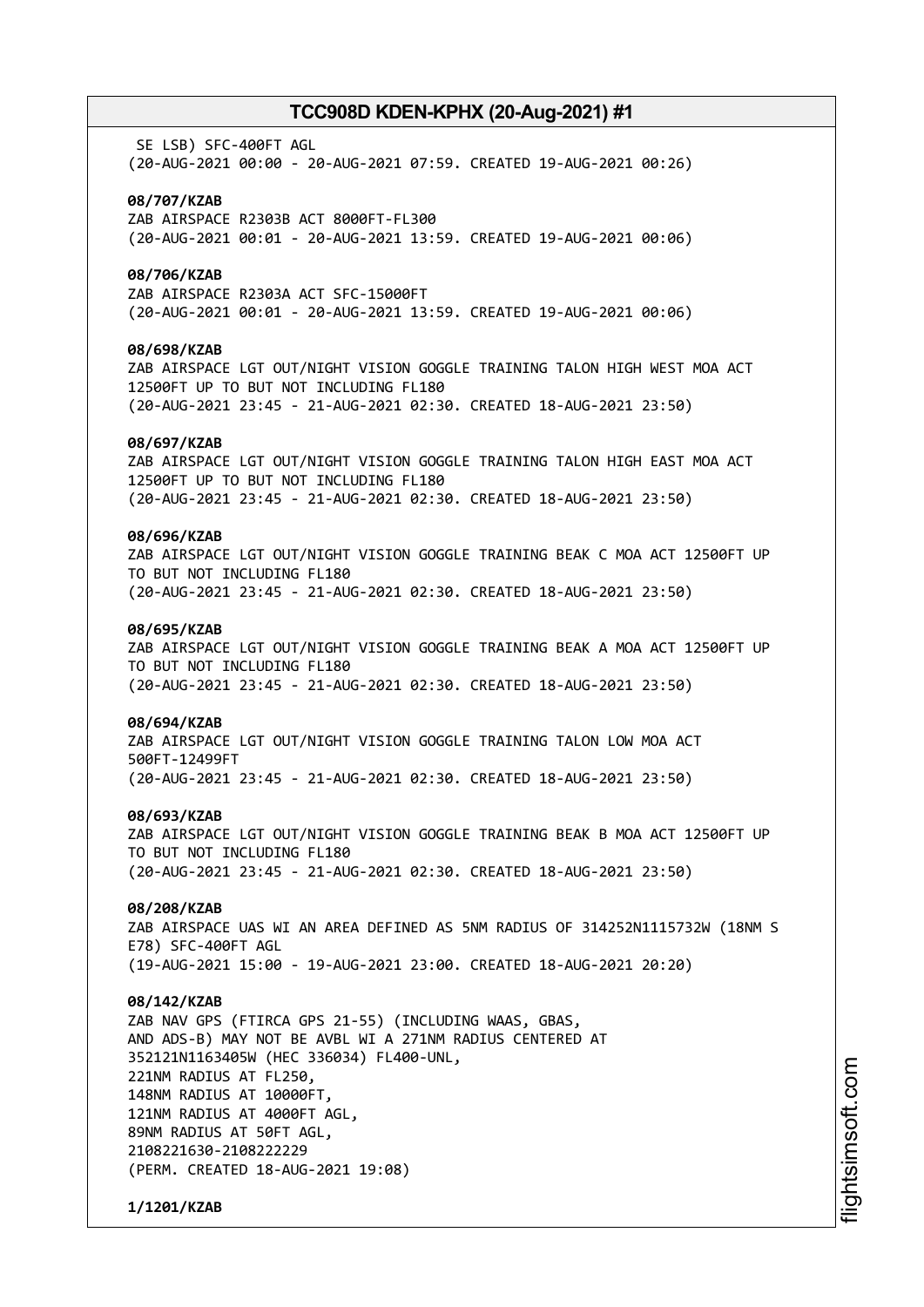ZAB AZ..AIRSPACE COOLIDGE, AZ..TEMPORARY FLIGHT RESTRICTIONS WI AN AREA DEFINED AS 0.5NM RADIUS OF 325523N1112952W (TFD072020.9) SFC-2500FT NATURAL GAS LEAK. PURSUANT TO 14 CFR SECTION 91.137(A)(1) TEMPORARY FLIGHT RESTRICTIONS ARE IN EFFECT. ONLY RELIEF ACFT OPS UNDER DIRECTION OF CITY OF COOLIDGE ARE AUTH IN THE AIRSPACE. CITY OF COOLIDGE TEL 520-251-1365 IS IN CHARGE OF ON SCENE EMERG RESPONSE ACT. ALBUQUERQUE /ZAB/ ARTCC TEL 505-856-4591 IS THE FAA CDN FACILITY. 2108181830-2108212300 (PERM. CREATED 18-AUG-2021 19:01) **08/602/KZAB** ZAB AIRSPACE R2310A ACT SFC-10000FT (20-AUG-2021 14:00 - 20-AUG-2021 23:00. CREATED 18-AUG-2021 14:05) **08/507/KZAB** ZAB AIRSPACE LGT OUT/NIGHT VISION GOGGLE TRAINING TOMBSTONE B MOA ACT 500FT AGL-14499FT (20-AUG-2021 02:00 - 20-AUG-2021 07:00. CREATED 18-AUG-2021 02:06) **08/501/KZAB** ZAB AIRSPACE LGT OUT/NIGHT VISION GOGGLE TRAINING SELLS LOW MOA ACT 3000FT AGL-9999FT (20-AUG-2021 01:00 - 20-AUG-2021 07:00. CREATED 18-AUG-2021 01:06) **08/500/KZAB** ZAB AIRSPACE LGT OUT/NIGHT VISION GOGGLE TRAINING SELLS 1 MOA ACT 10000FT UP TO BUT NOT INCLUDING FL180 (20-AUG-2021 01:00 - 20-AUG-2021 07:00. CREATED 18-AUG-2021 01:06) **08/490/KZAB** ZAB AIRSPACE LGT OUT/NIGHT VISION GOGGLE TRAINING TALON LOW MOA ACT 300FT-12499FT (20-AUG-2021 00:00 - 20-AUG-2021 02:30. CREATED 18-AUG-2021 00:06) **08/489/KZAB** ZAB AIRSPACE LGT OUT/NIGHT VISION GOGGLE TRAINING BEAK C MOA ACT 12500FT UP TO BUT NOT INCLUDING FL180 (20-AUG-2021 00:00 - 20-AUG-2021 02:30. CREATED 18-AUG-2021 00:06) **08/488/KZAB** ZAB AIRSPACE LGT OUT/NIGHT VISION GOGGLE TRAINING BEAK A MOA ACT 12500FT UP TO BUT NOT INCLUDING FL180 (20-AUG-2021 00:00 - 20-AUG-2021 02:30. CREATED 18-AUG-2021 00:06) **08/487/KZAB** ZAB AIRSPACE LGT OUT/NIGHT VISION GOGGLE TRAINING TALON HIGH EAST MOA ACT 12500FT UP TO BUT NOT INCLUDING FL180 (20-AUG-2021 00:00 - 20-AUG-2021 02:30. CREATED 18-AUG-2021 00:06) **08/482/KZAB** ZAB AIRSPACE LGT OUT/NIGHT VISION GOGGLE TRAINING TALON HIGH WEST MOA ACT 12500FT UP TO BUT NOT INCLUDING FL180 (20-AUG-2021 00:00 - 20-AUG-2021 02:30. CREATED 18-AUG-2021 00:06) **08/491/KZAB** ZAB AIRSPACE LGT OUT/NIGHT VISION GOGGLE TRAINING BEAK B MOA ACT 12500FT UP

TO BUT NOT INCLUDING FL180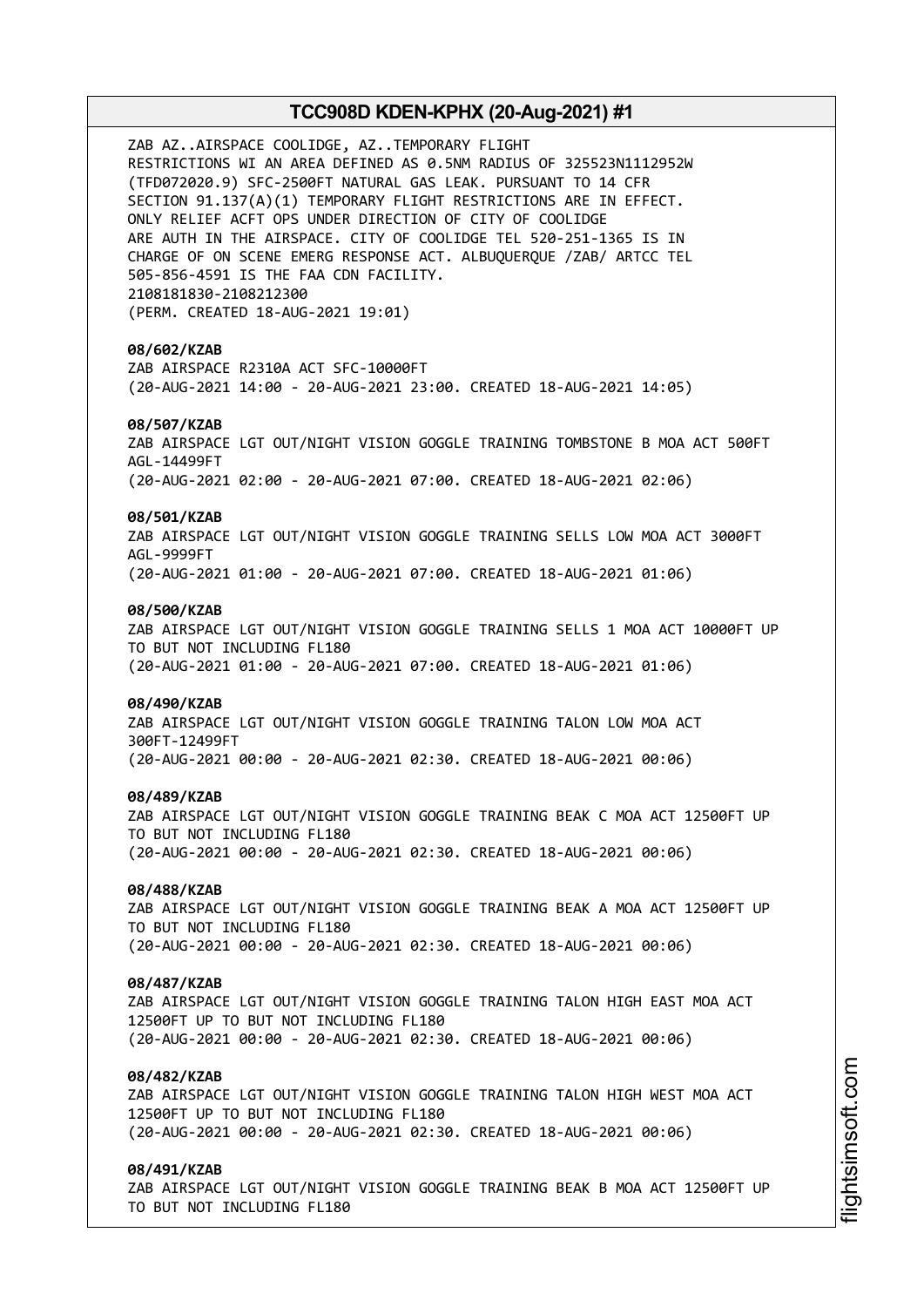(20-AUG-2021 00:00 - 20-AUG-2021 02:30. CREATED 18-AUG-2021 00:06) **08/137/KZAB** ZAB NAV GPS (FTIRCA GPS 21-23) (INCLUDING WAAS, GBAS, AND ADS-B) MAY NOT BE AVBL WI A 271NM RADIUS CENTERED AT 352121N1163405W (HEC 336034) FL400-UNL, 221NM RADIUS AT FL250, 148NM RADIUS AT 10000FT, 121NM RADIUS AT 4000FT AGL, 89NM RADIUS AT 50FT AGL. 0600-1159 1630-1829 2108210600-2108211829 (PERM. CREATED 17-AUG-2021 15:23) **08/381/KZAB** ZAB AIRSPACE R2310A ACT SFC-10000FT (19-AUG-2021 14:00 - 19-AUG-2021 23:00. CREATED 17-AUG-2021 14:05) **08/220/KZAB** ZAB AIRSPACE DCC VALKYRIE STNR ALT RESERVATION WI AN AREA DEFINED AS 6NM RADIUS OF TXO243025 9000FT-12000FT 2108201700-2108201900 (PERM. CREATED 17-AUG-2021 12:18) **08/213/KZAB** ZAB AIRSPACE DCC VALKYRIE STNR ALT RESERVATION WI AN AREA DEFINED AS 6NM RADIUS OF TXO243025 9000FT-12000FT 2108192100-2108192300 (PERM. CREATED 17-AUG-2021 12:01) **08/194/KZAB** ZAB AIRSPACE UAS WI AN AREA DEFINED AS 312200N1055900W (12.3NM SE E35) TO 305800N1053100W (38.2NM WSW VHN) TO 311300N1051600W (26.6NM WNW VHN) TO 312900N1055703W (10.3NM E E35) TO POINT OF ORIGIN SFC-400FT AGL TUE-SUN 0525-1400 (17-AUG-2021 05:25 - 22-AUG-2021 14:00. CREATED 17-AUG-2021 05:23) **08/132/KZAB** ZAB NAV GPS (FTIRCA GPS 21-23) (INCLUDING WAAS, GBAS, AND ADS-B) MAY NOT BE AVBL WI A 271NM RADIUS CENTERED AT 352121N1163405W (HEC 336034) FL400-UNL, 221NM RADIUS AT FL250, 148NM RADIUS AT 10000FT, 121NM RADIUS AT 4000FT AGL, 89NM RADIUS AT 50FT AGL, 2108201630-2108201829 (PERM. CREATED 16-AUG-2021 17:37) **08/126/KZAB** ZAB NAV GPS (EPG\_AZ GPS 21-07) (INCLUDING WAAS, GBAS, AND ADS-B) MAY NOT BE AVBL WI A 261NM RADIUS CENTERED AT 312247N1102408W (OLS086023) FL400-UNL, 210NM RADIUS AT FL250,

129NM RADIUS AT L0000FT, 119NM RADIUS AT 4000FT AGL, 99NM RADIUS AT 50FT AGL. DLY 0900-1300 2108190900-2108201300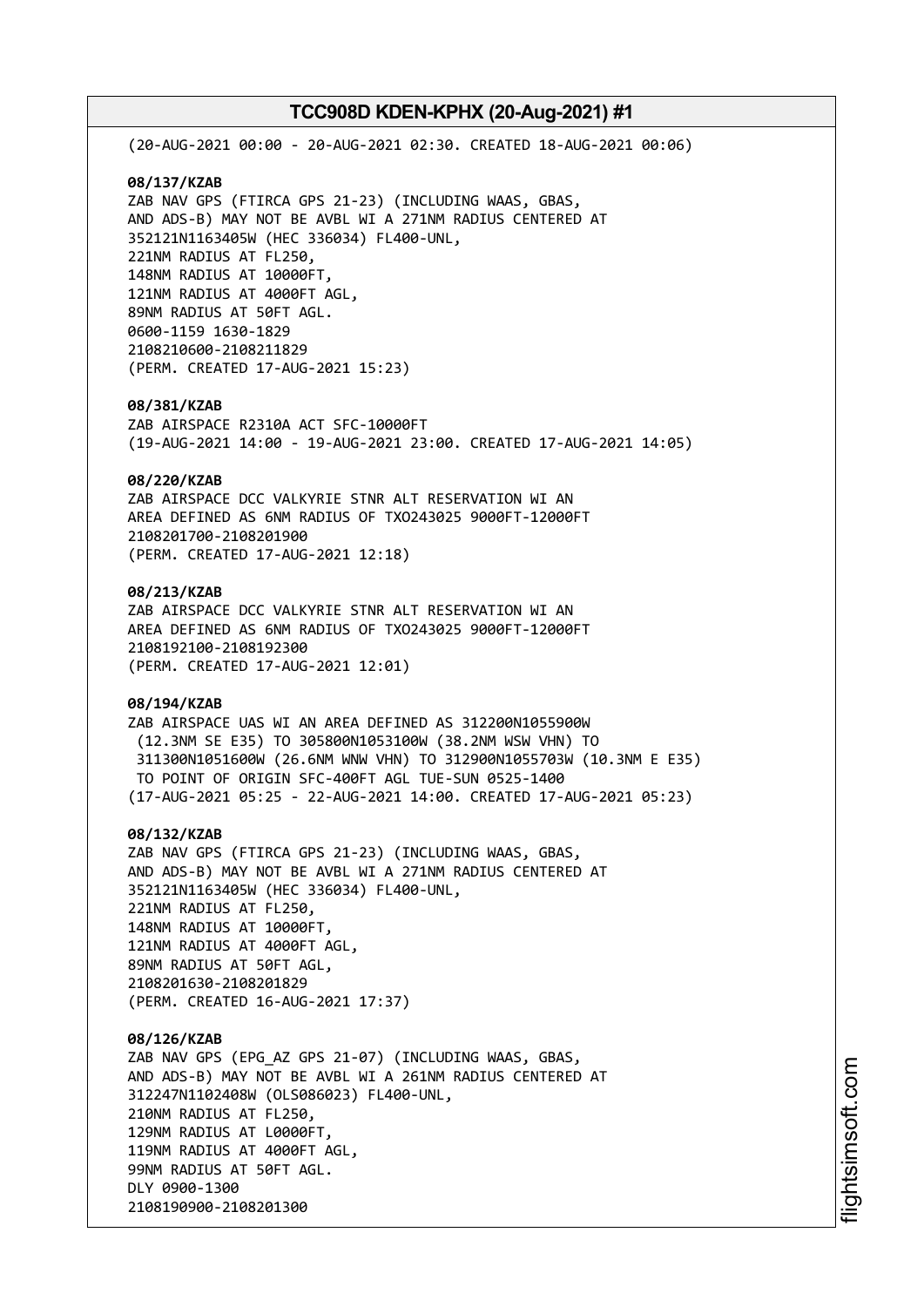(PERM. CREATED 16-AUG-2021 13:36)

**08/120/KZAB** ZAB NAV GPS (NAWDC GPS 21-03) (INCLUDING WAAS, GBAS, AND ADS-B) MAY NOT BE AVBL WI A 360NM RADIUS CENTERED AT 392323N1180757W (MVA 338050) FL400-UNL 336NM RADIUS AT FL250, 199NM RADIUS AT 10000FT, 195NM RADIUS AT 4000FT AGL, 159NM RADIUS AT 50FT AGL. 2108191830-2108192030 (PERM. CREATED 15-AUG-2021 16:18)

#### **08/109/KZAB**

ZAB NAV GPS (FTIRCA GPS 21-23) (INCLUDING WAAS, GBAS, AND ADS-B) MAY NOT BE AVBL WI A 271NM RADIUS CENTERED AT 352121N1163405W (HEC 336034) FL400-UNL, 221NM RADIUS AT FL250, 148NM RADIUS AT 10000FT, 121NM RADIUS AT 4000FT AGL, 89NM RADIUS AT 50FT AGL. 0600-0759 1630-1829 2108190600-2108191829 (PERM. CREATED 15-AUG-2021 14:27)

**08/043/KZAB**

ZAB AIRSPACE R2303C ACT 15000FT-FL300 (15-AUG-2021 22:00 - 21-AUG-2021 06:00. CREATED 14-AUG-2021 22:05)

### **1/8124/KZAB**

ZAB AIRSPACE ADS-B, AUTO DEPENDENT SURVEILLANCE REBROADCAST (ADS-R), TFC INFO SERVICE BCST (TIS-B), FLT INFO SERVICE BCST (FIS-B) SERVICES MAY NOT BE AVBL WI AN AREA DEFINED AS 69NM RADIUS OF 324758N1042952W. AP AIRSPACE AFFECTED MAY INCLUDE ATS, CNM, HOB, ROW, SRR. SFC-6000FT (14-AUG-2021 13:05 - 23-AUG-2021 22:00 EST. CREATED 14-AUG-2021 13:06)

#### **08/092/KZAB**

ZAB NAV GPS (WSMRNM GPS 21-23) (INCLUDING WAAS, GBAS, AND ADS-B) MAY NOT BE AVBL WI A 370NM RADIUS CENTERED AT 333547N1062910W (TCS051044) FL400-UNL, 319NM RADIUS AT FL250, 239NM RADIUS AT 10000FT, 225NM RADIUS AT 4000FT AGL, 179NM RADIUS AT 50FT AGL. DLY 0300-0900 2108190300-2108200900 (PERM. CREATED 14-AUG-2021 05:18)

### **08/080/KZAB**

ZAB NAV GPS (YPG\_AZ GPS 21-11) (INCLUDING WAAS, GBAS, AND ADS-8) MAY NOT BE AVBL WI A 338NM RADIUS CENTERED AT 325402N1135544W (BZA063035) FL400-UNL, 320NM RADIUS AT FL250, 254NM RADIUS AT 10000FT, 200NM RADIUS AT 4000FT AGL, 134NM RADIUS AT 50FT AGL.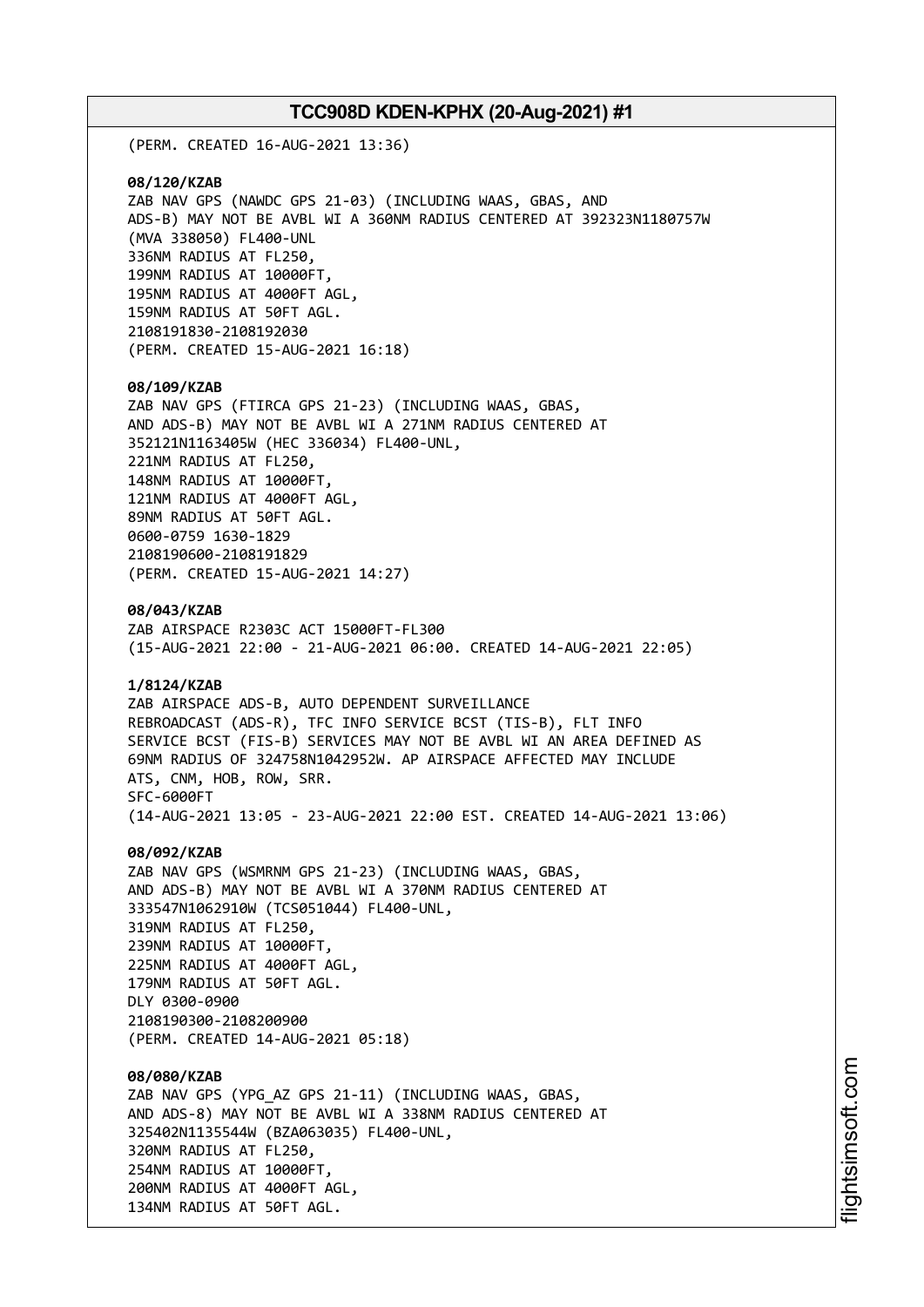DLY 2030-2230 2108162030-2108212230 (PERM. CREATED 13-AUG-2021 17:33)

# **08/159/KZAB**

ZAB AIRSPACE UAS WI AN AREA DEFINED AS 313353N1061720W (7.8NM W E35) TO 312807N1061241W (4.4NM SW E35) TO 312348N1060458W (7.9NM SE E35) TO 312303N1055949W (11.1NM SE E35) TO 312456N1055755W (11.1NM ESE E35) TO 313711N1061104W (6.4NM NNW E35) TO POINT OF ORIGIN SFC-400FT AGL DLY 0000-2359 (14-AUG-2021 00:00 - 28-AUG-2021 23:59. CREATED 13-AUG-2021 02:20)

### **08/127/KZAB**

ZAB OBST WIND TURBINE FARM WI AN AREA DEFINED AS 5.38NM RADIUS OF 311409N1021104W (6.5NM N E48) 3513FT (400FT AGL) NOT LGTD (10-AUG-2021 18:42 - 10-SEP-2021 23:59 EST. CREATED 10-AUG-2021 18:42)

### **08/112/KZAB**

ZAB AIRSPACE AIRDROP WI AN AREA DEFINED AS 18NM RADIUS OF 302120N1023655W (FST141040) SFC-12000FT AGL DLY 1300-0200 (11-AUG-2021 13:00 - 24-AUG-2021 02:00. CREATED 09-AUG-2021 15:31)

### **1/3057/KZAB**

ZAB TX..ROUTE ZAB. V234 DALHART (DHT) VORTAC, TX R-233 MEA 10000 BEYOND 68NM. DHT VOR R-233 UNUSABLE BEYOND 68 NM BELOW 10000. 2108070823-2308070823EST (PERM. CREATED 07-AUG-2021 08:23)

### **08/097/KZAB**

ZAB AIRSPACE UAS WI AN AREA DEFINED AS 1NM EITHER SIDE OF A LINE FM 351412N1021957W (3.3NM ENE E52) TO 351400N1021108W (10.6NM E E52) SFC-300FT AGL DLY 1200-2330 (07-AUG-2021 12:00 - 31-AUG-2021 23:30. CREATED 06-AUG-2021 19:06)

#### **08/096/KZAB**

ZAB AIRSPACE UAS WI AN AREA DEFINED AS 1NM EITHER SIDE OF A LINE FM 351517N1012204W (3.3NM NE 55T) TO 351550N1004614W (11.0NM E 2E7) TO 351126N1003612W (4.4NM SE 2E7) SFC-300FT AGL DLY 1200-2330 (07-AUG-2021 12:00 - 31-AUG-2021 23:30. CREATED 06-AUG-2021 19:05)

### **08/095/KZAB**

ZAB AIRSPACE UAS WI AN AREA DEFINED AS 1NM EITHER SIDE OF A LINE FM 351245N1021241W (9.5NM ESE E52) TO 352141N1015828W (13.7NM NW TDW) SFC-300FT AGL DLY 1200-2330 (07-AUG-2021 12:00 - 31-AUG-2021 23:30. CREATED 06-AUG-2021 19:04)

#### **08/094/KZAB**

ZAB AIRSPACE UAS WI AN AREA DEFINED AS 1NM EITHER SIDE OF A LINE FM 351412N1021957W (3.3NM ENE E52) TO 351400N1021108W (10.6NM E E52) SFC-300FT AGL DLY 1200-2330 (07-AUG-2021 12:00 - 31-AUG-2021 23:30. CREATED 06-AUG-2021 19:03)

#### **08/093/KZAB**

ZAB AIRSPACE UAS WI AN AREA DEFINED AS 1NM EITHER SIDE OF A LINE FM 352757N1005254W (10.5NM NNW PPA) TO 351755N1005305W (16.9NM WNW 2E7) TO 351516N1005606W (19.1NM E 2E7) TO 351034N1005625W (16.3NM NNW E34) SFC-300FT AGL DLY 1200-2330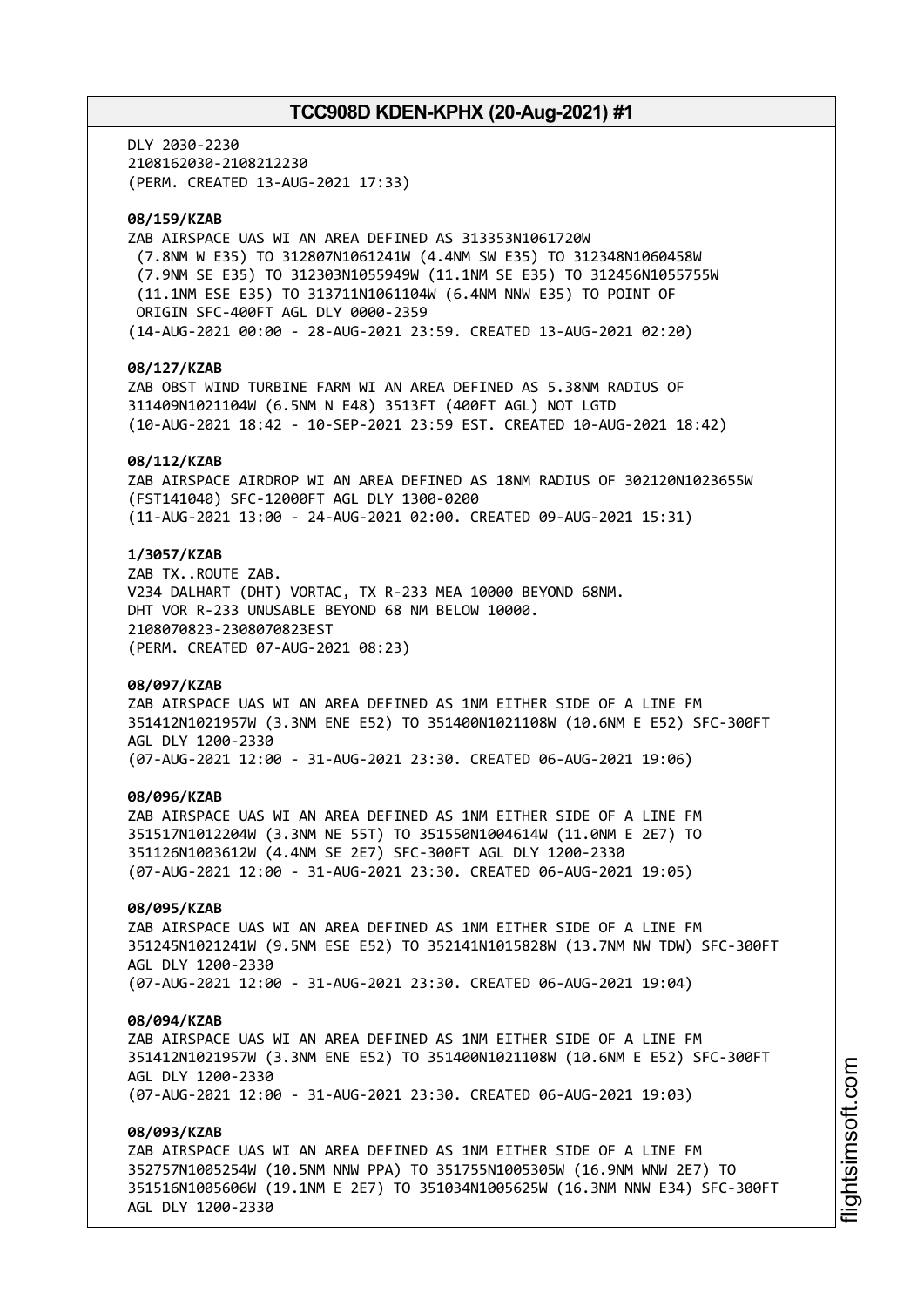(07-AUG-2021 12:00 - 31-AUG-2021 23:30. CREATED 06-AUG-2021 19:01)

**08/092/KZAB**

ZAB AIRSPACE UAS WI AN AREA DEFINED AS 1NM EITHER SIDE OF A LINE FM 351904N1002017W (10.4NM SW T59) TO 352230N1002234W (9.7NM WSW T59) TO 353716N1002126W (12.8NM NE T59) TO 353712N1001329W (10.2NM N T59) SFC-300FT AGL DLY 1200-2330 (07-AUG-2021 12:00 - 31-AUG-2021 23:30. CREATED 06-AUG-2021 19:00)

#### **08/091/KZAB**

ZAB AIRSPACE UAS WI AN AREA DEFINED AS 1NM EITHER SIDE OF A LINE FM 353541N1005156W (6.5NM ESE PPA) TO 352635N1005151W (12.1NM SE PPA) SFC-300FT AGL DLY 1200-2330 (07-AUG-2021 12:00 - 31-AUG-2021 23:30. CREATED 06-AUG-2021 18:39)

#### **08/089/KZAB**

ZAB AIRSPACE UAS WI AN AREA DEFINED AS 1NM EITHER SIDE OF A LINE FM 352902N1013739W (14.7NM NNE T45) TO 352912N1010238W (7.7NM SSW PPA) TO 353352N1010232W (3.8NM SW PPA) SFC-300FT AGL DLY 1200-2330 (07-AUG-2021 12:00 - 31-AUG-2021 23:30. CREATED 06-AUG-2021 18:36)

# **08/090/KZAB**

ZAB AIRSPACE UAS WI AN AREA DEFINED AS 1NM EITHER SIDE OF A LINE FM 353117N1005746W (5.6NM SSE PPA) TO 352758N1005752W (8.9NM SSE PPA) SFC-300FT AGL DLY 1200-2330 (07-AUG-2021 12:00 - 31-AUG-2021 23:30. CREATED 06-AUG-2021 18:36)

#### **08/088/KZAB**

ZAB AIRSPACE UAS WI AN AREA DEFINED AS 1NM EITHER SIDE OF A LINE FM 354045N1011928W (3.5NM ESE BGD) TO 352952N1011113W (11.4NM SW PPA) TO 352933N1010244W (7.4NM SSW PPA) TO 352646N1005149W (11.6NM SE PPA) TO 352548N1003339W (11.0NM N 2E7) TO 352547N1001616W (3.7NM WSW T59) TO 352202N1001620W (6.2NM SW T59) TO 352233N1001145W (5.1NM SSW BGD) SFC-300FT AGL DLY 1832-2330 (06-AUG-2021 18:33 - 31-AUG-2021 23:30. CREATED 06-AUG-2021 18:33)

### **08/087/KZAB**

ZAB AIRSPACE UAS WI AN AREA DEFINED AS 1NM EITHER SIDE OF A LINE FM 353528N1005532W (3.7NM ESE PPA) TO 353530N1005130W (6.9NM ESE PPA) TO 354015N1004423W (7.1NM WSW 3E0) TO 353953N1003947W (4.1NM SW 3E0) SFC-300FT AGL DLY 1200-2330 (07-AUG-2021 12:00 - 31-AUG-2021 23:30. CREATED 06-AUG-2021 18:29)

# **08/086/KZAB**

ZAB AIRSPACE UAS WI AN AREA DEFINED AS 1NM EITHER SIDE OF A LINE FM 351753N1014438W (5.1NM NNW AMA) TO 352904N1013751W (14.7NM NW T45) TO 353801N1012612W (4.6NM SSW BGD) SFC-300FT AGL DLY 1200-2330 (07-AUG-2021 12:00 - 31-AUG-2021 23:30. CREATED 06-AUG-2021 18:27)

### **08/081/KZAB**

ZAB AIRSPACE UAS WI AN AREA DEFINED AS 1NM EITHER SIDE OF A LINE FM 352150N1013252W (8.9NM W T45) TO 353840N1012840W (5.1NM SW BGD) SFC-300FT AGL DLY 1200-2330 (07-AUG-2021 12:00 - 31-AUG-2021 23:30. CREATED 06-AUG-2021 16:05)

### **08/082/KZAB**

ZAB AIRSPACE UAS WI AN AREA DEFINED AS 1NM EITHER SIDE OF A LINE FM 351740N1014438W (4.8NM NNW AMA) TO 352902N1013707W (14.3NM NW T45) TO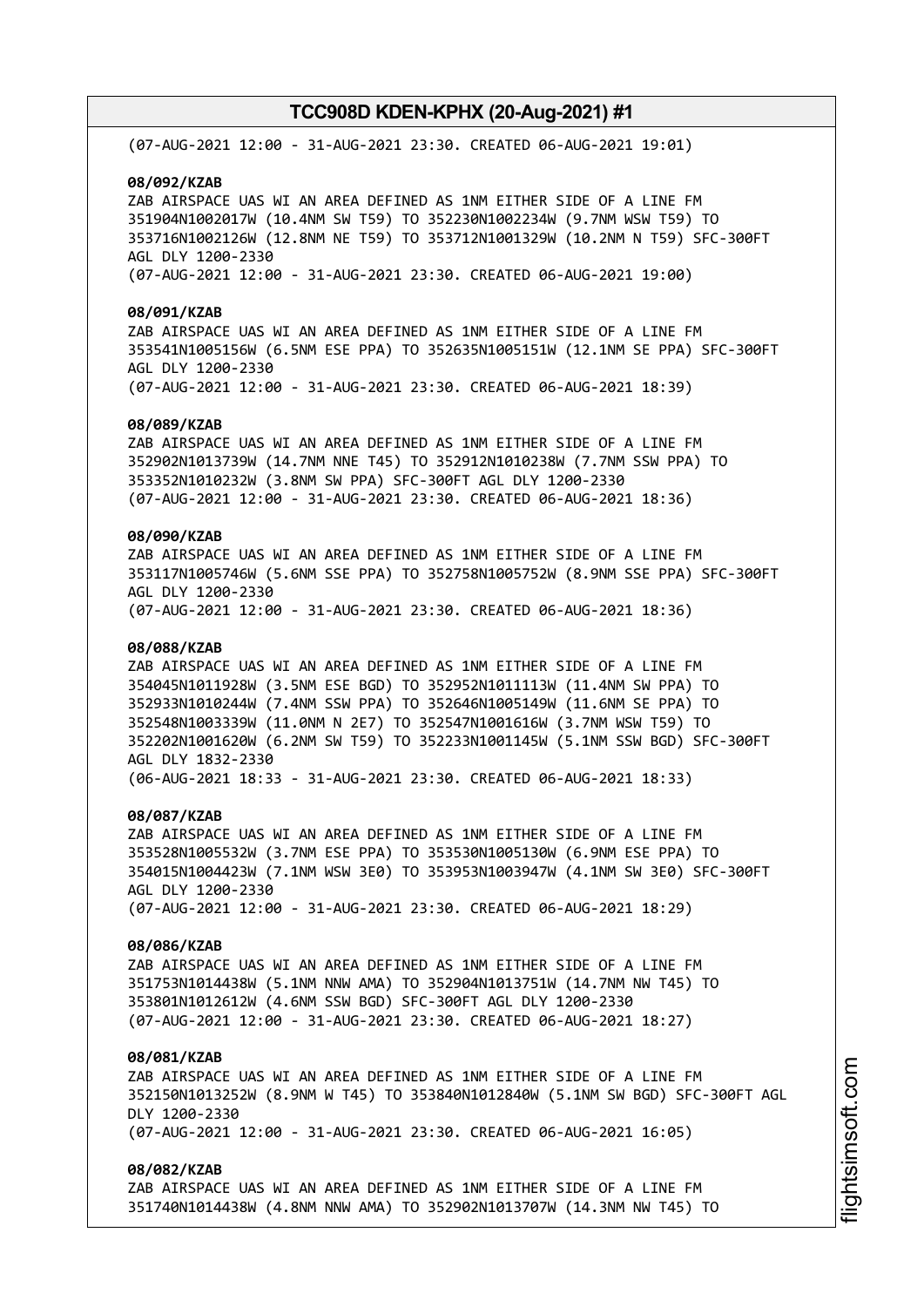354202N1013242W (7.2NM W BGD) TO 354203N1012743W (3.1NM W BGD) SFC-300FT AGL DLY 1200-2330 (07-AUG-2021 12:00 - 31-AUG-2021 23:30. CREATED 06-AUG-2021 16:05)

#### **08/080/KZAB**

ZAB AIRSPACE UAS WI AN AREA DEFINED AS 1NM EITHER SIDE OF A LINE FM 354519N1003310W (3.5NM NE 3E0) TO 354612N1003125W (5.2NM NE 3E0) TO 355032N1003030W (6.0NM ESE HHF) TO 355127N1002844W (4.3NM ESE HHF) SFC-300FT AGL DLY 1200-2330 (07-AUG-2021 12:00 - 31-AUG-2021 23:30. CREATED 06-AUG-2021 16:01)

# **08/078/KZAB**

ZAB AIRSPACE UAS WI AN AREA DEFINED AS 1NM EITHER SIDE OF A LINE FM 353956N1010138W (3.5NM NNW PPA) TO 354545N1010053W (9.0NM N 3E0) TO 354336N1005114W (9.8NM NW PPA) TO 354508N1004840W (10.4NM WNW 3E0) SFC-300FT AGL DLY 1200-2330 (07-AUG-2021 12:00 - 31-AUG-2021 23:30. CREATED 06-AUG-2021 16:01)

#### **1/1438/KZAB**

ZAB AZ..ROUTE ZAB. V528 PAYSO, AZ TO ST JOHNS (SJN) VORTAC, AZ MOCA 9900. 2108041929-2308041929EST (PERM. CREATED 04-AUG-2021 19:29)

### **07/328/KZAB**

ZAB OBST WIND TURBINE FARM WI AN AREA DEFINED AS 20NM RADIUS OF 354844N1015956W (4NM S DUX) 4024FT (350FT AGL) NOT LGTD (30-JUL-2021 20:57 - 31-AUG-2021 23:59. CREATED 30-JUL-2021 20:57)

### **07/327/KZAB**

ZAB OBST WIND TURBINE FARM WI AN AREA DEFINED AS 20NM RADIUS OF 355943N1015134W (3NM S X43) 3877FT (350FT AGL) NOT LGTD (30-JUL-2021 20:57 - 31-AUG-2021 23:59. CREATED 30-JUL-2021 20:57)

### **07/326/KZAB**

ZAB OBST WIND TURBINE FARM WI AN AREA DEFINED AS 20NM RADIUS OF 355741N1014804W (5NM S X43) 3877FT (350FT AGL) NOT LGTD (30-JUL-2021 20:56 - 31-AUG-2021 23:59. CREATED 30-JUL-2021 20:56)

#### **07/325/KZAB**

ZAB OBST WIND TURBINE FARM WI AN AREA DEFINED AS 20NM RADIUS OF 360131N1015206W (2NM W X43) 3860FT (350FT AGL) NOT LGTD (30-JUL-2021 20:56 - 31-AUG-2021 23:59. CREATED 30-JUL-2021 20:56)

### **07/324/KZAB**

ZAB OBST WIND TURBINE FARM WI AN AREA DEFINED AS 20NM RADIUS OF 362643N1015211W (4NM SW K49) 3844FT (350FT AGL) NOT LGTD (30-JUL-2021 20:55 - 31-AUG-2021 23:59. CREATED 30-JUL-2021 20:55)

# **07/323/KZAB**

ZAB OBST WIND TURBINE FARM WI AN AREA DEFINED AS 20NM RADIUS OF 362351N1012243W (9.4NM N E19) 3573FT (407FT AGL) NOT LGTD (30-JUL-2021 20:55 - 31-AUG-2021 23:59. CREATED 30-JUL-2021 20:55)

# **07/322/KZAB**

ZAB OBST WIND TURBINE FARM WI AN AREA DEFINED AS 5NM RADIUS OF 360135N1015400W (3.5NM W X43) 3912FT (350FT AGL) NOT LGTD (30-JUL-2021 20:54 - 31-AUG-2021 23:59. CREATED 30-JUL-2021 20:54)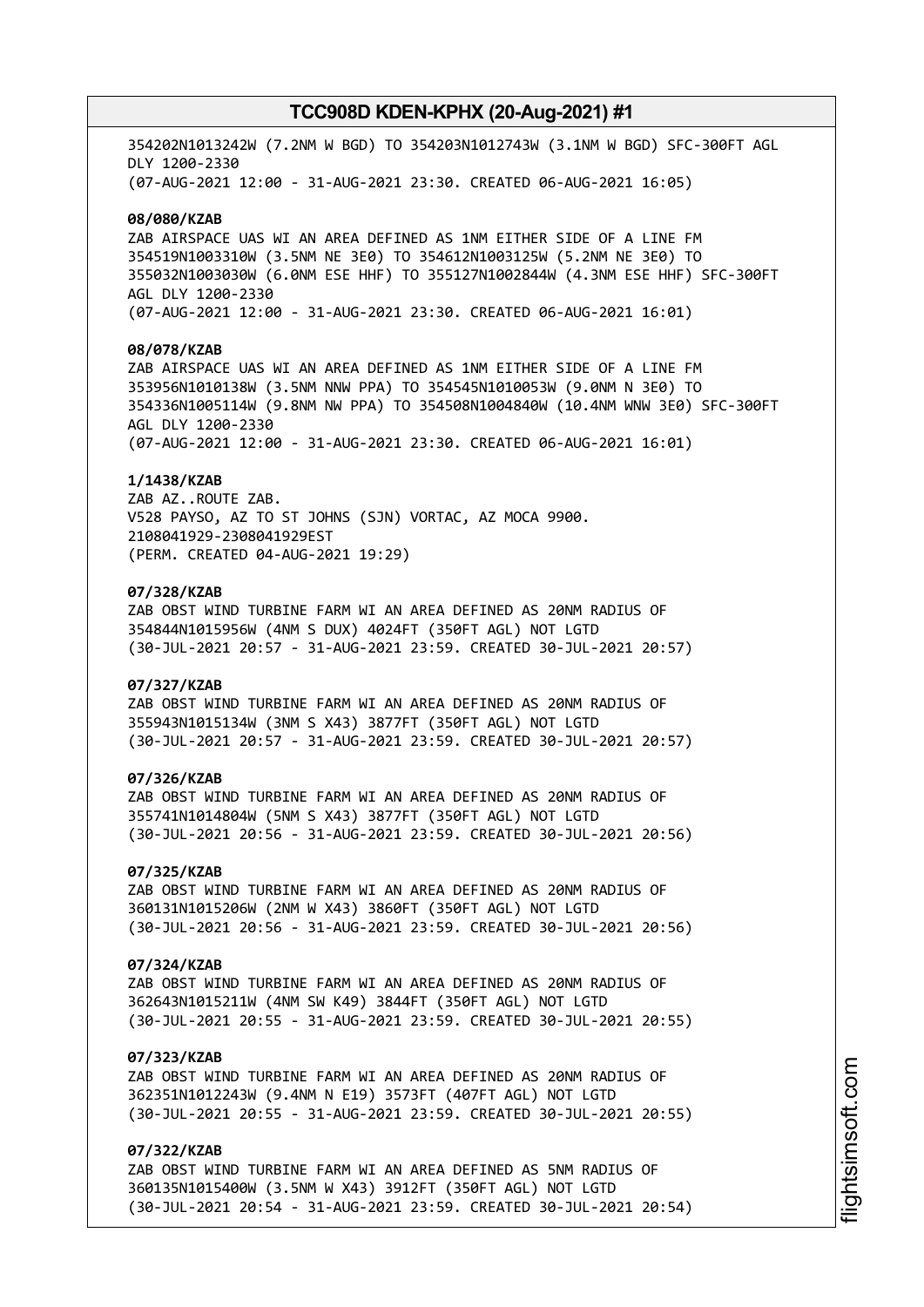# **07/316/KZAB**

ZAB OBST WIND TURBINE FARM WI AN AREA DEFINED AS 15NM RADIUS OF 351709N1021904W (35NM E PNH) 4027FT (410FT AGL) NOT LGTD (30-JUL-2021 07:46 - 30-AUG-2021 23:59. CREATED 30-JUL-2021 07:46)

# **07/302/KZAB**

ZAB OBST WIND TURBINE FARM WI AN AREA DEFINED AS 1.86NM RADIUS OF 351534N1072256W (29.7NM E GNT) 8416FT (400FT AGL) NOT LGTD (29-JUL-2021 06:33 - 27-AUG-2021 23:59 EST. CREATED 29-JUL-2021 06:34)

### **1/8222/KZAB**

ZAB NM..ROUTE ZAB. J184 DEMING (DMN) VORTAC, NM R-274 TO BUCKEYE (BXK) VORTAC, AZ R-090 NA EXCEPT FOR ACFT EQUIPPED WITH SUITABLE RNAV SYSTEM WITH GPS. DMN VORTAC AND BXK VORTAC UNUSABLE AT CHANGE OVER POINT. 2106071330-2306071324EST (PERM. CREATED 07-JUN-2021 13:31)

### **1/9110/KZAB**

ZAB AZ..ROUTE ZAB. V395 U.S. BORDER TO NOGALES (OLS) VOR/DME, AZ MOCA 6700. 2105031443-2305011443EST (PERM. CREATED 03-MAY-2021 14:44)

### **1/6802/KZAB**

ZAB AZ..ROUTE ZAB. V190 GRINE, AZ TO PEAKS, AZ MOCA 7200. 2104281431-2304271431EST (PERM. CREATED 28-APR-2021 14:33)

# **03/187/KZAB**

ZAB OBST WIND TURBINE FARM WI AN AREA DEFINED AS 11NM RADIUS OF 342048N1052729W (20.5NM SW N17) 7165FT (599FT AGL) NOT LGTD 2103191623-2111042359 (PERM. CREATED 19-MAR-2021 16:23)

**02/353/KZAB** ZAB AIRSPACE PJE WI AN AREA DEFINED AS 15NM RADIUS OF MZJ SFC-FL250 (23-FEB-2021 19:32 - 23-FEB-2022 23:59. CREATED 23-FEB-2021 19:32)

### **1/8899/KZAB**

ZAB AZ..ROUTE ZAB. V16 BUCKEYE (BXK) VORTAC, AZ TO PERKY, AZ MEA 5300. V16 PERKY, AZ TO PHOENIX (PXR) VORTAC, AZ MEA 4400. 2101291617-2301271617EST (PERM. CREATED 29-JAN-2021 16:18)

### **1/8559/KZAB**

ZAB AZ..ROUTE ZAB. T306 BUCKEYE (BXK) VORTAC, AZ TO PERKY, AZ MEA 5300. T306 PERKY, AZ TO PHOENIX (PXR) VORTAC, AZ MEA 4400. 2101281747-2301261747EST (PERM. CREATED 28-JAN-2021 17:49)

### **01/298/KZAB** ZAB AIRSPACE UAS WI AN AREA DEFINED AS 2NM EITHER SIDE OF A LINE FM EWM345008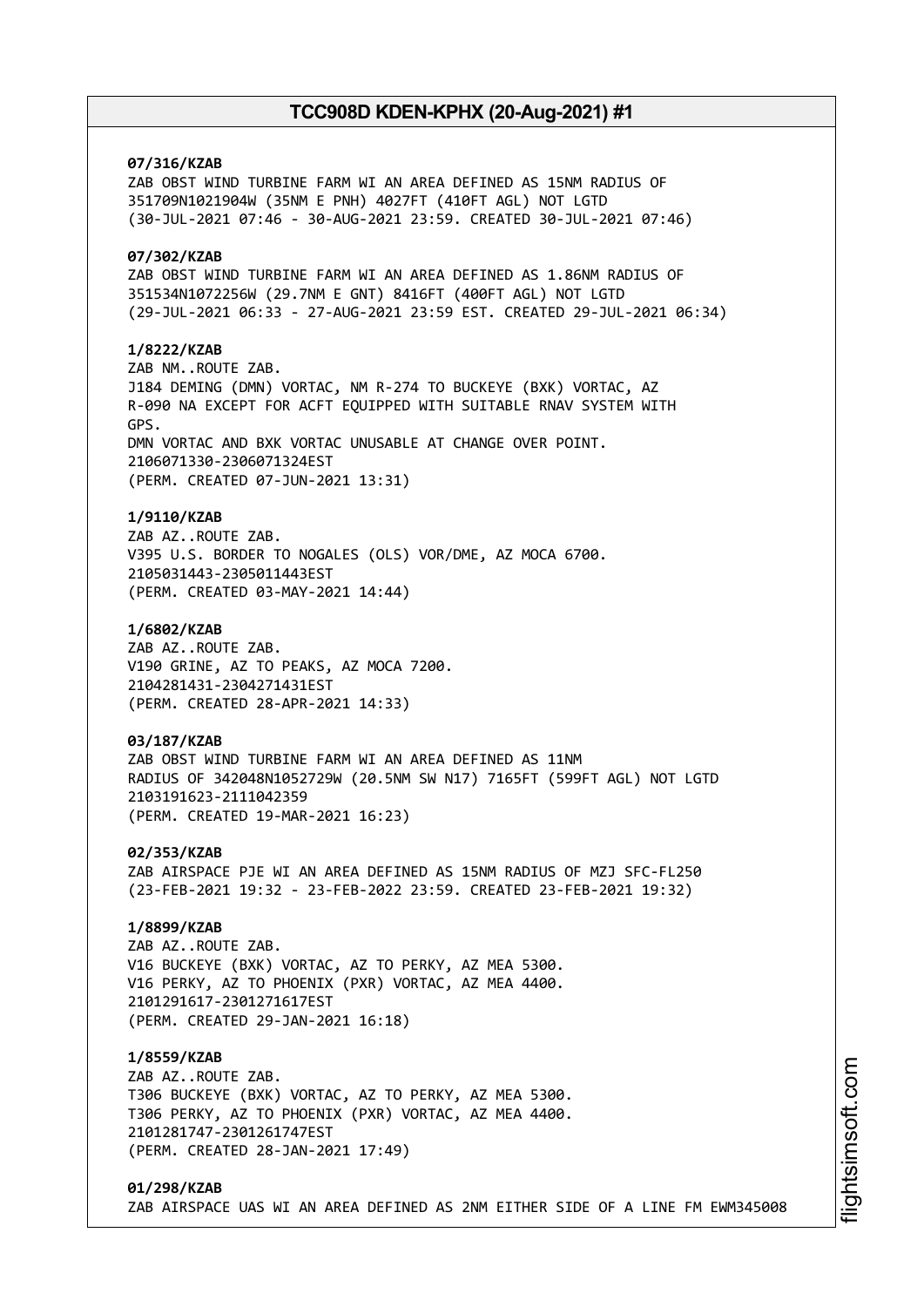TO BWS179025 SFC-15000FT AGL (28-JAN-2021 00:01 - 31-DEC-2021 23:59. CREATED 27-JAN-2021 20:29) **1/4550/KZAB** ZAB TX..ROUTE ZAB. V81 DALHART (DHT) VORTAC, TX R-312 MEA 14000 BEYOND 87NM. DHT VOR UNUSABLE R-312 UNUSABLE BEYOND 87 NM BELOW 14000. 2101151942-2301151942EST (PERM. CREATED 15-JAN-2021 19:42) **1/4548/KZAB** ZAB TX..ROUTE ZAB. V12 VEGGE, TX MRA AT VEGGE 7000 EXCEPT FOR DME EQUIPPED AIRCRAFT. DHT VOR R-159 UNUSABLE BELOW 7000. (15-JAN-2021 19:42 - 15-JAN-2023 19:42 EST. CREATED 15-JAN-2021 19:42) **1/4547/KZAB** ZAB TX..ROUTE ZAB. V402 SIDER INT, TX MRA AT SIDER 7000 EXCEPT FOR DME EQUIPPED AIRCRAFT. DHT VOR R-146 UNUSABLE BELOW 7000. (15-JAN-2021 19:42 - 15-JAN-2023 19:42 EST. CREATED 15-JAN-2021 19:42) **01/044/KZAB** ZAB AIRSPACE PJE WI AN AREA DEFINED AS 10NM RADIUS OF TFD125018 (9NM SSW E60) SFC-17999FT (05-JAN-2021 16:18 - 31-DEC-2021 23:59. CREATED 05-JAN-2021 16:18) **01/043/KZAB** ZAB AIRSPACE PJE WI AN AREA DEFINED AS 5NM RADIUS OF TFD094024.4 (7.1NM E E60) SFC-11500FT (05-JAN-2021 16:14 - 31-DEC-2021 23:59. CREATED 05-JAN-2021 16:14) **01/042/KZAB** ZAB AIRSPACE PJE WI AN AREA DEFINED AS 10NM RADIUS OF TFD049017 (8.2NM NE CGZ ) SFC-17999FT (05-JAN-2021 16:08 - 31-DEC-2021 23:59. CREATED 05-JAN-2021 16:08) **0/8428/KZAB** ZAB TX..ROUTE ZAB ZFW. V14 WINNS INT, TX TO CAPRO INT, NM MRA 9000. LBB VORTAC UNUSABLE BELOW 9000. (10-NOV-2020 14:57 - 10-NOV-2022 14:57 EST. CREATED 10-NOV-2020 14:57) **0/7381/KZAB** ZAB NM..ROUTE ZAB. V264 TUCUMCARI (TCC) VORTAC, NM R-233 TO CORONA (CNX) VORTAC, NM R-051 MOCA 9200. 2010231538-2210231538EST (PERM. CREATED 23-OCT-2020 15:38) **0/9857/KZAB** ZAB NM..ROUTE ZAB. V263 ALBUQUERQUE (ABQ) VORTAC, NM TO SANTA FE (SAF) VORTAC, NM MEA 9400. V62 ZIASE, NM TO SANTA FE (SAF) VORTAC, NM MEA 9400. 2007151241-2207151241EST (PERM. CREATED 15-JUL-2020 12:42)